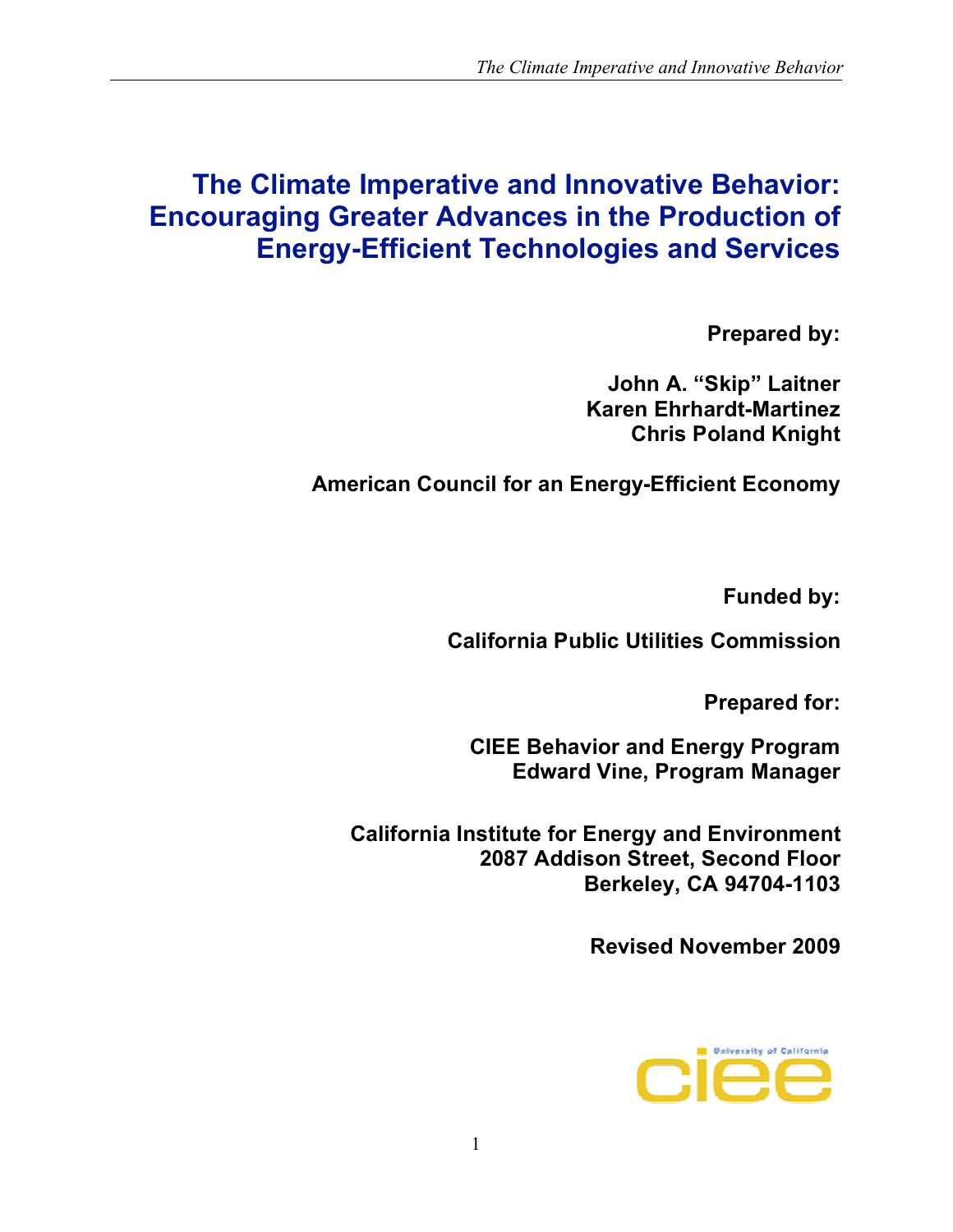#### **DISCLAIMER**

This report was prepared as an account of work sponsored by the California Public Utilities Commission. It does not necessarily represent the views of the Commission or any of its employees except to the extent, if any, that it has formally been approved by the Commission at a public meeting. For information regarding any such action, communicate directly with the Commission at 505 Van Ness Avenue, San Francisco, California 94102. Neither the Commission nor the State of California, nor any officer, employee, or any of its subcontractors or Subcontractors makes any warranty, express or implied, or assumes any legal liability whatsoever for the contents of this document.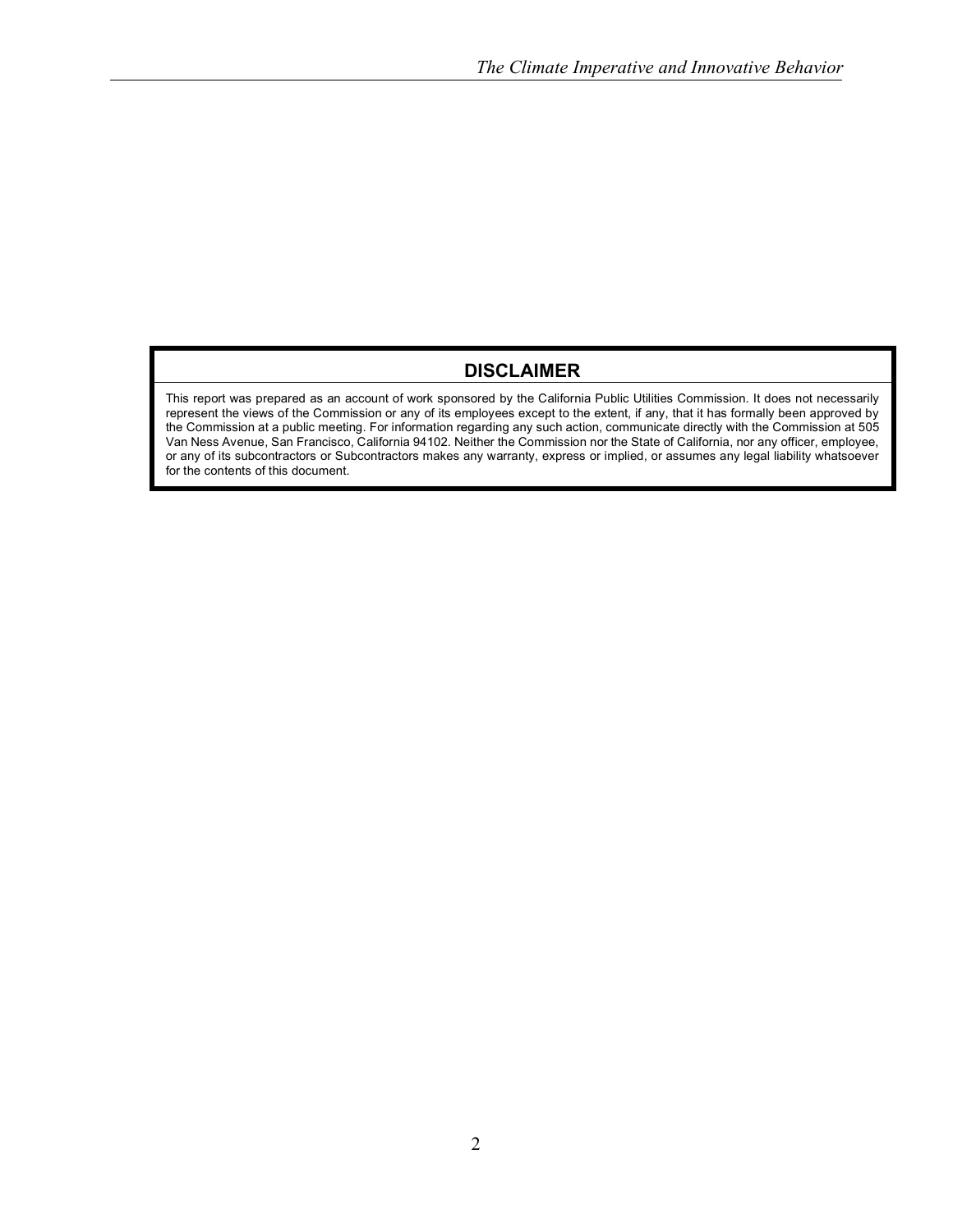#### **Abstract**

This white paper examines why a larger array of innovative institutions, behaviors, technologies, and services is needed – specifically in the context of what we call "the climate imperative." We explore possible mechanisms that can encourage the more robust development of innovative programs and policies within the State of California, with special attention to the activities of the California Public Utilities Commission. The potential for future innovation is described in the context of California's impressive past technological and institutional achievements, especially as they impact energy efficiency improvements and energy policy more broadly. Notwithstanding its past achievements, we contend that if the Golden State is to meet the climate imperative head-on it will need to promote significantly greater levels of innovation in the development of new ideas, new services, and new technologies – and to do so at a scale that has not been previously imagined or managed. This will demand innovation in all of the four stages of the technology development pipeline. This paper is divided into four sections. The first two are the introduction and history of energy efficiency-related innovation in California. The main body of the paper identifies five large themes: (i) advancing ideas throughout the entire four-stage development pipeline, (ii) providing a compelling narrative, (iii) encouraging collaboration and interaction, (iv) exercising "solution swarming" techniques, and (v) directing what we might call "purposeful innovation." All are relevant to addressing the climate imperative. We further contend that a full exploration of these five themes can yield valuable additional insights for the state of California. We conclude with five specific "next-step" recommendations derived from this larger review.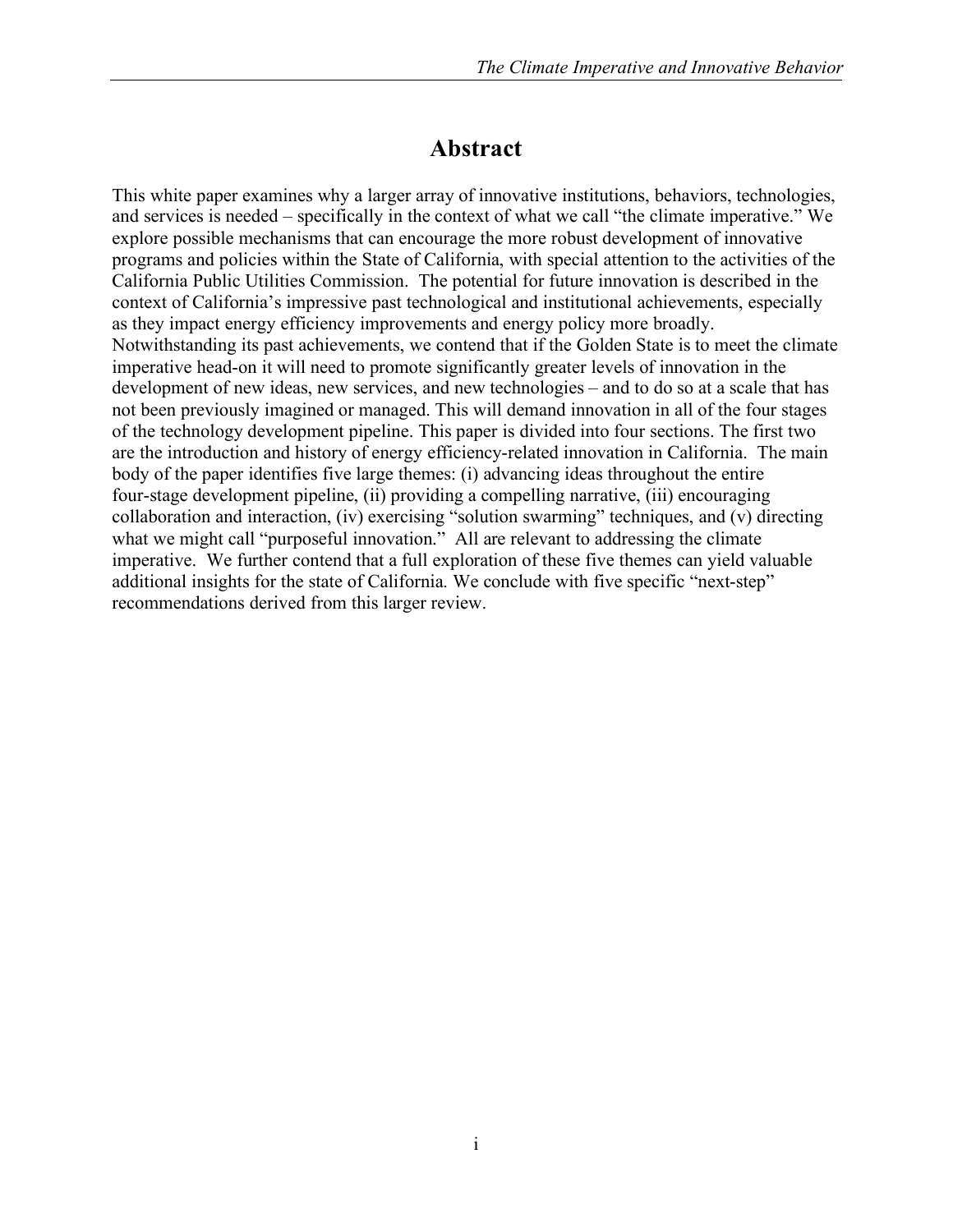## **Table of Contents**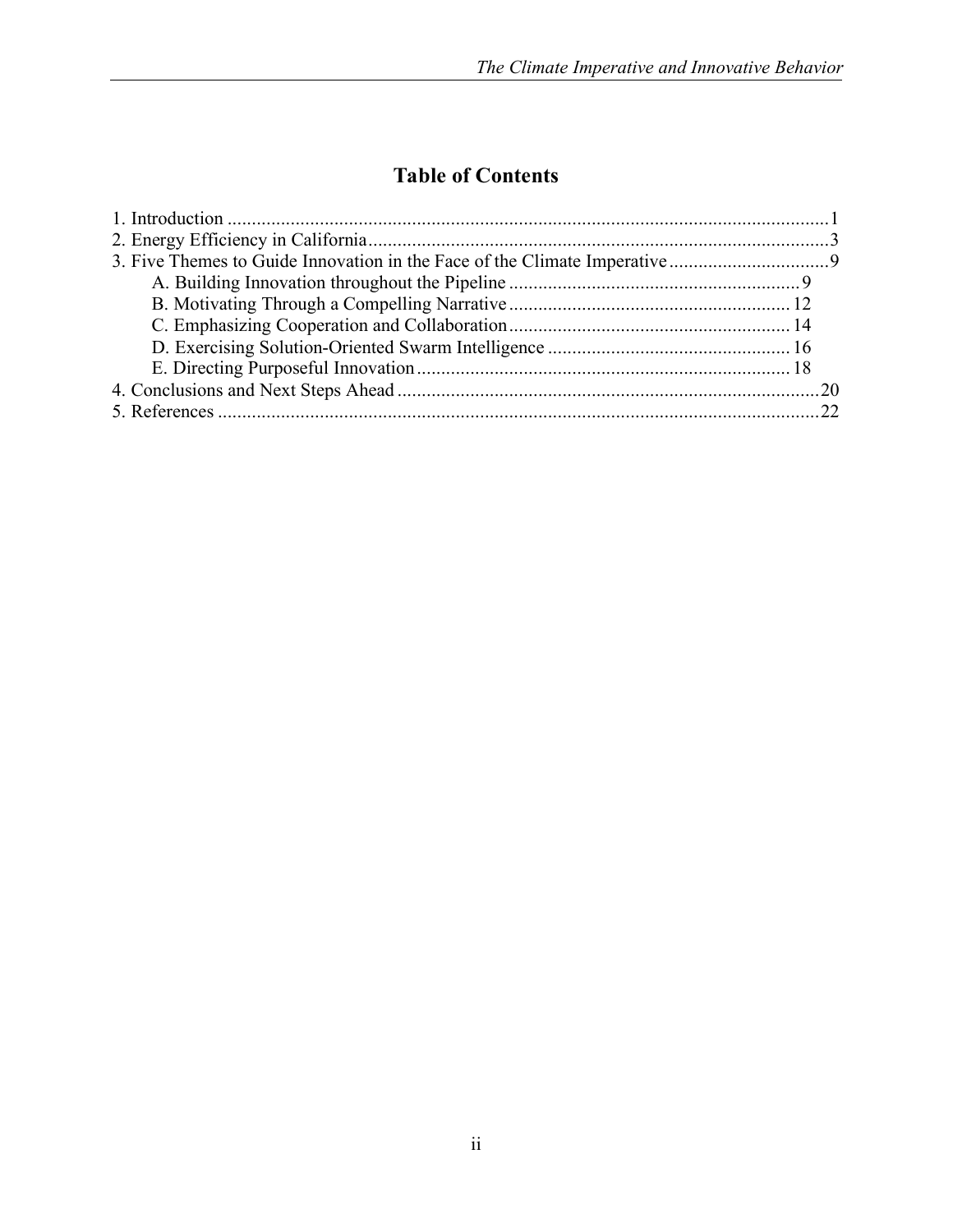### **1. Introduction – The Climate Imperative**

The average temperatures in the earth's atmosphere are on an upward trajectory that is largely irreversible over the next century. The trend is driven almost exclusively by the rising concentrations of greenhouse gas (GHG) emissions, primarily carbon dioxide emissions  $(CO<sub>2</sub>)$ , which are generated by the combustion of fossil fuels. This trend has profound implications for the world's climate. Leading U.S. climatologist James Hansen and his colleagues (2008) say that current global  $CO_2$  concentrations are now at about 385 parts per million (ppm) and could rise to 550 ppm or more by the year 2100. They raise the alarm, suggesting that the concentrations need to be slashed to 350 ppm if "humanity wishes to preserve a planet similar to that on which civilization developed" and to which life on earth has adapted. The obligation of human beings to reduce our emissions of greenhouse gases in order to stabilize their atmospheric concentration at 350 ppm – or whatever level that climate science suggests is safe – we term "the climate imperative."

There is also convincing evidence we are approaching "the sunset of the oil era in the first half of the  $21<sup>st</sup>$  century" (Rifkin 2008). Peak oil production may well come within the next decade or two. With that inevitability, there will be a huge shift in the way most of humanity interacts with the global energy system. The realization of imminent limitations on our fossil fuel resources has generated a rush of interest in energy efficiency and renewable energy technologies while aggravating the financial and investment pressures that are necessary to maintain the integrity of the world energy market.

At the same time that we face critical environmental and energy challenges, the United States is on the verge of losing its competitive edge. Competition from rapidly growing countries with employees marching up the skill ladder is a big reason for America's economic strain, but not the only one. Inspired by its uniquely democratic political culture, the U.S. economic growth miracle has been nurtured by its openness to new ideas. For over two centuries, the United States has catalyzed an array of new institutional and technological innovations. Yet, as the great jurist Clarence Darrow said in a metaphor that applies to nations and states as well as species: "It is not the strongest of the species that survives, nor the most intelligent that survives. It is the one that is most adaptable to change." (Darrow 1988). Thus, it is especially troubling when a number of observers are suggesting we may be losing our resourcefulness – especially against the backdrop of these multiple challenges. As former Chief Technology Officer at Cisco Systems, Judy Estrin (2008) observes: "To be honest, we had a problem with innovation [in this country] even before the [current climate, energy, and] economic crisis. . . We're focusing on the short term and we're not planting the seeds for the future" (see, also Rae-Dupree 2008, Florida 2004, and Holdren 2006). Harvard professor and award winning physicist John Holdren (1999) asks pointedly, "can we afford 'business as usual' any more?"

Astute observers from across the country are calling for policy intervention by state and federal government to encourage a greater entrepreneurial activity within the U.S. Governments regularly intervene in the economic process, and for good reason (Block 2008). According to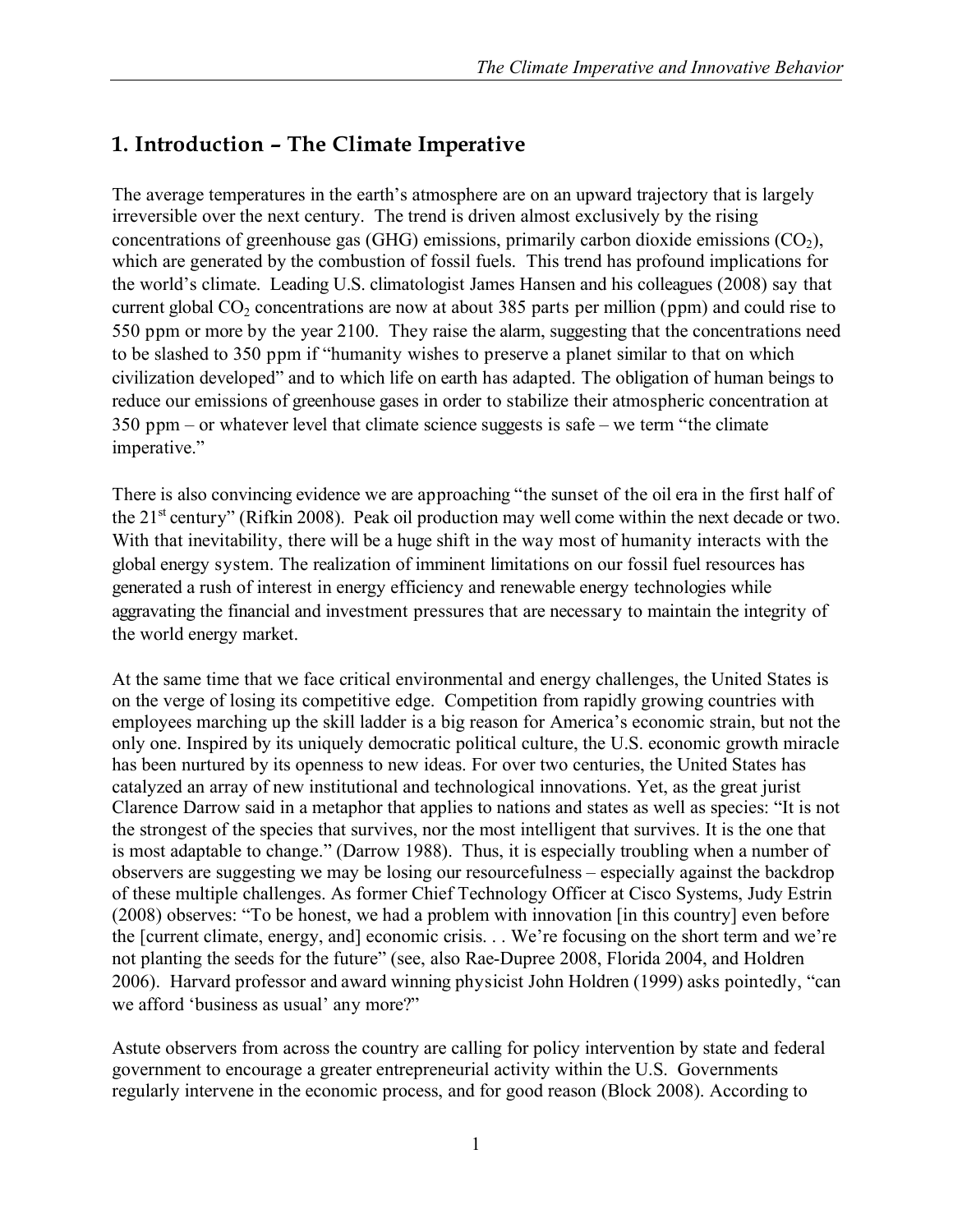Coburn and Brown (1999), the states themselves are "natural channels of technology deployment and commercialization, because they are attuned to the needs and structural of local and regional industry and have strong and direct political incentives to produce tangible economic results in the form of new wealth and employment gains." Prindle et al. (2003) underscore the role of states which have "long been known as 'laboratories of democracy' in the U.S. federal system."

In California, the United States, and around the globe, there is a clear need for real, affordable, short-term alternatives that can reduce our inefficient use of energy resources. More productive and cost-effective investments in greater levels of energy efficiency can reduce the upward pressures on and the volatility of energy prices as well as reduce the GHG emissions burden (Laitner 2009). Furthermore, energy efficiency investments can do all this while maintaining the production of the many goods and services demanded by our economy, and according to many analyses, actually increase net employment opportunities (Laitner and McKinney 2008, Eldridge et al. 2009, and Neubauer et al. 2009).

Although energy efficiency is seen by many stakeholders as a highly effective investment, it also tends to be viewed as a short-term resource. This view is now changing. California Public Utilities Commissioner Dian Grueneich has stated that energy efficiency is her state's highest priority energy resource (Grueneich 2008). Indeed, it is being increasingly seen by forward-looking utility regulators such as the California Public Utilities Commission (CPUC) as the first choice in the loading order for new a new generation of energy resources. This emerging perception has been instrumental in the selection of energy efficiency as a cost-effective resource for energy utilities (Eldridge et al. 2008).

The good news in all this, however, is that energy efficiency may well prove to be a more dynamic and long-term resource than many now assume (Knight and Laitner 2009), and there is a strong historical record to suggest that it can provide perhaps the largest single wedge of GHG emissions reductions (Laitner et al. 2009; see also American Physical Society 2008, Committee on America's Energy Future 2009, Ehrhardt-Martinez and Laitner 2008, McKinsey 2007, and McKinsey 2009). As we describe more fully below, by expanding the many on-going innovation investments to include a broader array of efficiency-related technologies and institutions (many of which have yet to be invented), California can further capitalize upon its rich history of regulatory and technology innovations in the energy field.

We explicitly include both institutions – organizations, laws, policies, and culturally-embedded behaviors – as well as technologies in our review. Energy-efficient technologies, in the end, are what will allow us to address the climate imperative through cost-effective energy bill savings, but efficiency-related institutions will play an equally important role: enabling the smart applications of technology and acting as a powerful force for or against new innovations. Innovation expert John Hagel (2007) defines institutional innovation as that which "redefines roles and relationships across independent entities to accelerate and amplify learning and reduce risks." Both efficiency-related institutions and technologies are often treated as more or less fixed when they are, in actuality, fertile ground for newer levels of innovation. As we argue later in this paper, institutional innovations such as "swarming" are redefining the innovation landscape.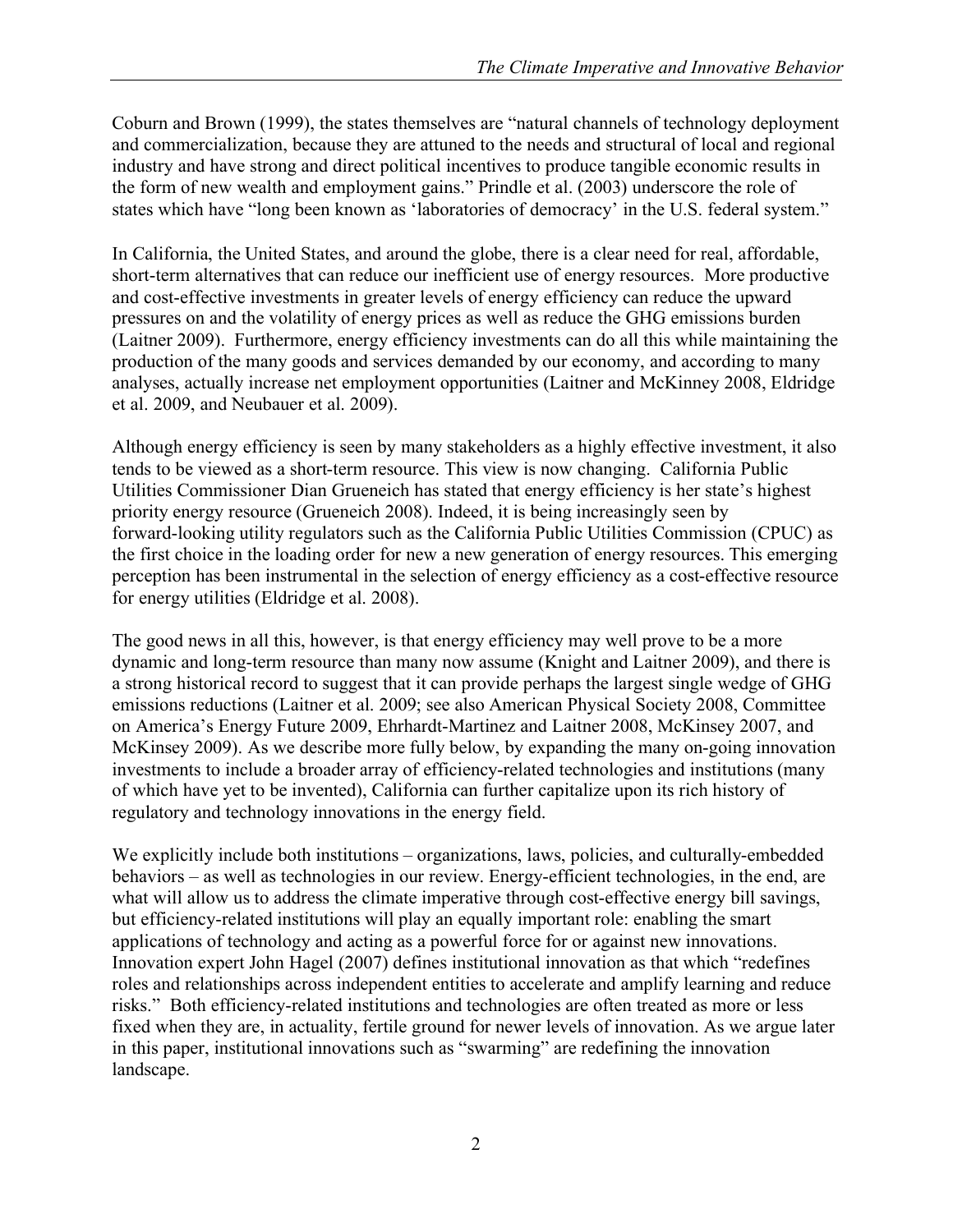Over the past three and a half decades, California has built up a strong record of innovation in both energy efficiency-related institutions and technologies. In the sections that follow, we first summarize some of California's most notable achievements in its relationship with the development of its energy resources, including several instances where the state appears to promote energy efficiency as the truly dynamic resource that it can be. We then suggest why there is some reason for concern; that these efforts may be insufficient in light of the rapidly emerging climate imperative. The balance of this paper is devoted to five critical themes that we believe should be further explored by the state to promote institutional and technological innovations related to efficiency. These themes range from observing the innovation process as occurring throughout the technology pipeline and emphasizing the importance of cooperation and knowledge sharing, to exploring new innovations by tapping the "swarming" intelligence of experts and the public alike, building on the importance of narrative, and finally engaging in more directed and purposeful innovation. We conclude by suggesting five "next-steps forward" based on these themes. The suggestion is that, by incorporating these elements more proactively into its management strategy, the Golden State may both replenish and enhance its resources which might help to dissolve the climate imperative.

### **2. Energy Efficiency in California**

Prindle et al. (2003) maintain that it may be no accident that states have been "laboratories of efficiency." To be sure, the states have "consistently demonstrated innovation and leadership in testing energy efficiency policies and programs. From the first wave of building energy codes and appliance efficiency standards in the 1970s, to utility efficiency programs in the 1980s, to climate change-driven initiatives in the 1990s, state legislatures, utility commissions, and executive agencies have led the way on efficiency policies and programs that often later found their way into federal policy." California, in particular, has implemented an assortment of energy programs and policies in an attempt to stimulate all phases of technological change, including research, development, demonstration, and diffusion policies in support of energy-efficient technologies. The benefits for California have been especially impressive because of the state's more concerted regulatory and financial commitment, and because it has built collaborative relationships between state government and its intrastate energy utilities as well as between state and municipal governments which have been useful for establishing and enforcing a variety of energy efficiency standards.

Overall, California's set of energy policies has placed it at the top of the American Council for an Energy-Efficient Economy's (ACEEE) 2008 "State Energy Efficiency Scorecard" (Eldridge et al. 2008). For example, its building and appliance standards were the first in the nation. California's Title 24 whole-building energy standards for new residential and non-residential construction have been in place since 1978, and in recent years efforts addressing energy use in the building sector have increased. Appliance standards in California were first established in 1976 and have been a remarkable and a publicly celebrated success. Among the most impressive policies have been the institutional innovations of the CPUC in its oversight and regulation of the state's investor-owned utilities (IOUs). Since the 1970s, the CPUC has used regulatory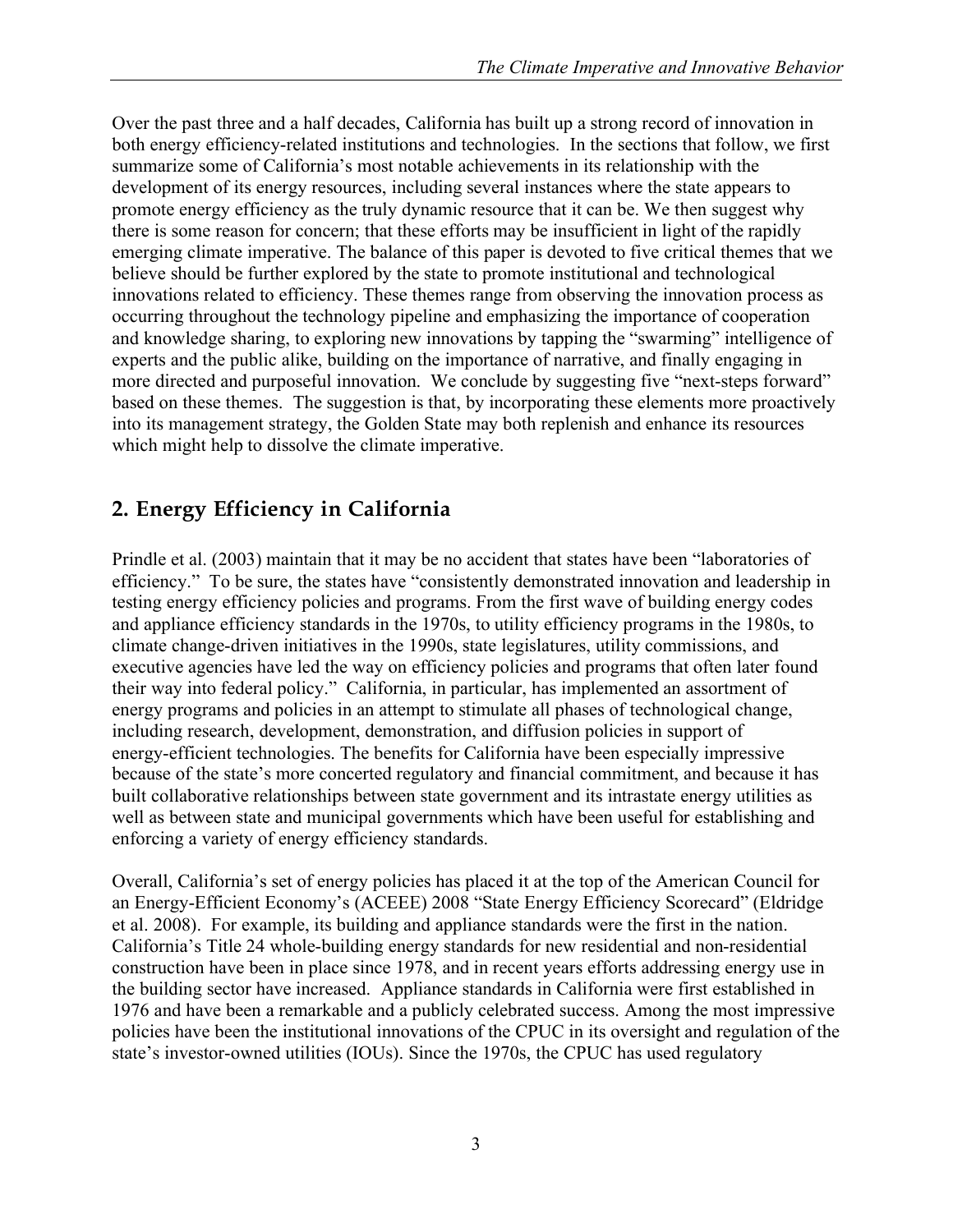innovations such as decoupling and "decoupling plus<sup>1</sup>" to pave the way for ratepayer-funded energy efficiency programs. From 1975 to 2005, the CPUC directed the IOUs to spend over \$5  $billion<sup>2</sup>$  on efficiency programs, resulting in savings roughly equivalent to 15 percent of California's energy use (Rosenfeld 2009, Roland-Holst 2008).<sup>3</sup>

In 1998, realizing that the deregulated utility markets would not sufficiently promote innovation, IOU ratepayers began to fund energy research and development (R&D) programs more aggressively via a public goods charge – primarily through the California Energy Commission's (CEC) Public Interest Energy Research (PIER) program.<sup>4</sup> With an annual budget of around \$80 million dollars, PIER is not huge. However, with collaboration and leveraging of funds from other stakeholders, it has an outsized impact. For example, the PIER program has played an important role in establishing the following research organizations at the University of California: the Center for the Study of Energy Markets, the California Lighting Technology Center, the Western Cooling Efficiency Center, the California Renewable Energy Collaborative, and the California Climate Change Center. Also, PIER funded the Demand Response Research Center at the Lawrence Berkeley National Laboratory. Once established, these centers attract additional funding from other public and private partners – such as Pacific Gas & Electric Company (PG&E) and the Davis Energy Group – leveraging the initial investment by the state.

Furthermore, while the efforts of innovators in California's private sector are not typically subsidized with public funds, the supportive policy climate creates positive spillovers that improve the odds of their success. Along these lines, the state also has a few other quasi-public and private sources of funds directed at energy innovation. These include the California Clean Energy Fund (CalCEF), the California Clean Tech Open, and the Energy Free Home Challenge. The California Clean Energy Fund is a \$30 million dollar revolving public alternative energy venture capital fund funded through PG&E's bankruptcy. In the last few years, alumni of the business plan competition in the California Clean Tech Open have gone on to secure \$125 million in start-up capital. The state is also home to some of the most successful and biggest thinking venture capitalists, such as those that contributed to the recent "Gigaton Throwdown" report. $5$ 

 $\frac{1}{1}$  $<sup>1</sup>$  Decoupling involves making a utility's profits independent of its sales to remove its disincentives to conserve</sup>

energy. Decoupling plus adds rewards given to utilities when they meet conservation goals.<br><sup>2</sup> This figure is a conservative estimate from "eyeballing" slide 39 in Rosenfeld's presentation

<sup>&</sup>lt;sup>3</sup> As this report goes to press, ACEEE has just acknowledged California as the number one scoring state in 2009 as well (see, Eldridge et al. 2009).

<sup>&</sup>lt;sup>4</sup> Because of other goals mandated through legislation (e.g., energy efficiency programs, low-income energy efficiency programs, renewable energy programs), not all of public goods charge spending goes towards research and development.

<sup>&</sup>lt;sup>5</sup> The report can be found at  $\frac{http://www.gigatonthrowdown.org.}$  We provide an extended discussion of this idea later in the text.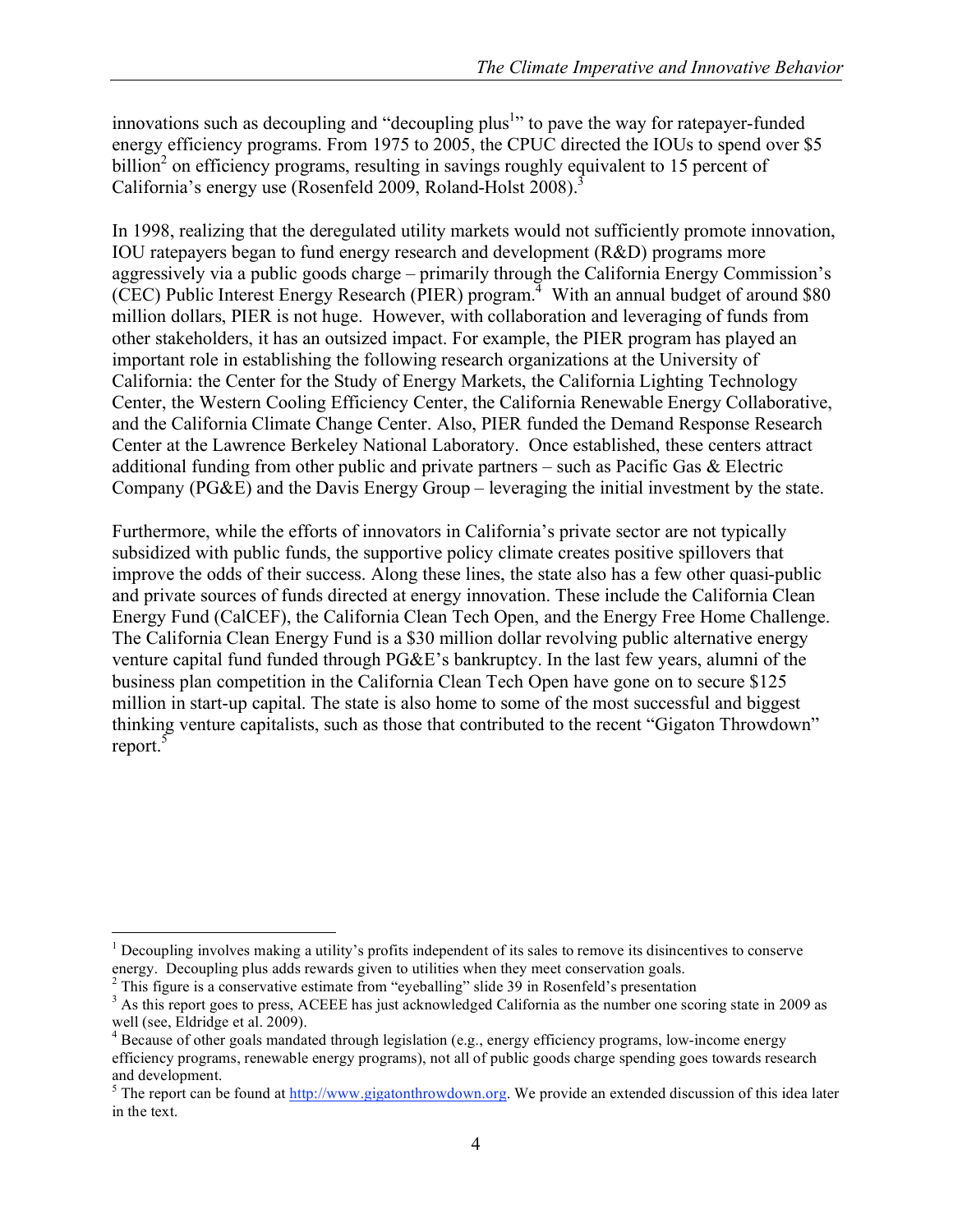

**Figure 1. Energy Intensity Trends for California and the U.S.**

The state's long history of public investment, regulation, and standard-setting has clearly had a major effect on steady improvements in energy efficiency (Roland-Holst 2008). Figure 1 above shows the number of Btus of energy needed to power each dollar of economic activity, both in California and the entire U.S. (measured in 2000 dollars of Gross Domestic Product). California was already 24 percent more energy productive than the U.S. in 1977, and 60 percent more in 2006.6 Some, but not nearly all, of California's high level of efficiency can be explained in terms of policy independent characteristics such as its climate and its industrial mix. However, there is substantial consensus that California's efforts in utility regulation and standards have saved electricity and natural gas expenditures on the order of \$56 billion from 1975 to 2003, a CEC estimate (Roland-Holst 2008).

Future policy actions by the state promise to save even more energy. Although the cap-and-trade legislation contained in Assembly Bill 32 (AB32), known more formally as the Global Warming Solutions Act, has not come into effect yet, stakeholders are beginning to scale their effort in accordance with the state's leadership.<sup>7</sup> In October 2007, the CPUC recommended that the state's goals for energy efficiency be 100 percent of economic potential (CPUC 2007). According to the CPUC's Long Term Energy Efficiency Strategic Plan, California's IOUs have

 $\frac{1}{6}$ <sup>6</sup> Not immediately obvious, we can think of the inverse of energy intensity as a single-factor measure of energy productivity. Hence, California had an energy intensity of 13.3 thousand Btus per dollars of GDP in 1977 (measured in constant 2000 dollars). The inverse of that measurement suggests that California supported about \$75 of economic activity for every one million Btus of energy consumed in that year. By comparison, the United States supported only \$61 dollars of economic activity in 1977. That difference was more pronounced by 2006 when California supported \$181 dollars of economic activity compared to \$113 for the U.S. In short, California's economy is now about 60 percent more energy productive than the U.S. as a whole (with calculations based on data from Economy.com (2009) and the Energy Information Administration (2009)).

 $^7$  AB32 was passed by the California Legislature and signed by the Governor on September 27, 2006.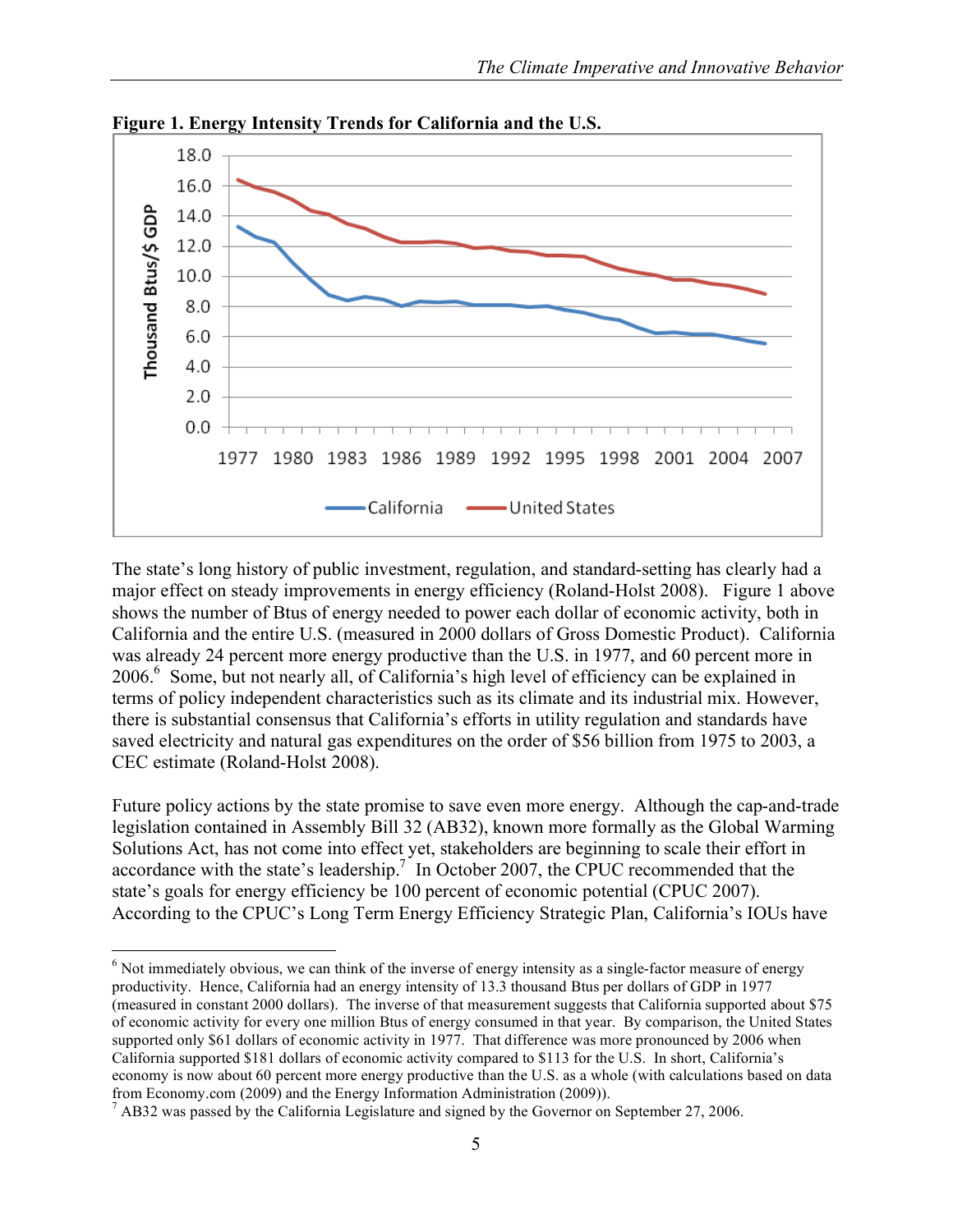proposed to spend over \$3.7 billion on energy efficiency from 2009 to 2011 (with on-going approval of the CPUC) (CEC 2008). The Plan is one outcome of a flurry of recent collaborative activity by the CPUC and other stakeholders in California to prioritize energy efficiency. In mid-2007, the CPUC signaled its intention to work with other Western states on a National Action Plan for Energy Efficiency (CPUC 2007). The CPUC's rulemaking 06-04-010 in October 2007 to engage in unprecedented collaboration and planning for energy savings up to 2020 is another step in the right direction. It directs energy stakeholders in California to: "Establish new, collaborative processes with key business, consumer groups, and governmental organizations in California, throughout the West, nationally and internationally."(CPUC 2007). The CPUC also plans on creating an energy efficiency web portal to enhance information exchange with other efficiency policymakers and stakeholders (CPUC 2008b). The CPUC's pursuit of such collaborative actions builds momentum behind energy savings within and outside of California, but it will also help to promote innovation in the development and deployment of efficiency technologies through increased sharing of best practices and amplification of learning-by-using effects.<sup>8</sup>

But the question can still be asked whether the substantial institutional and technological innovations in California are enough when viewed in light of the climate imperative. While California's energy use per capita has stayed constant over the past several decades, its overall energy use has actually increased faster than the national average, growing 32 percent from 1976 to 2006, as shown by Figure 2 below. This slightly exceeds the growth rate of national energy consumption over the same period, which was 30 percent. Despite the tremendous policy effort to increase the economy's efficiency, GHG emissions have risen along with this increased energy use. A very big part of the reason may be the heavy share of transportation-related carbon dioxide emissions. While transportation fuels are 59 percent of total energy-related  $CO<sub>2</sub>$ emissions in California, for the U.S. as a whole they constitute only 34 percent of the total according to recent data from the U.S. Energy Information Administration (2009).<sup>9</sup> In fact, while non-electricity emissions from buildings and industry sector emissions have actually declined by about 4 million metric tons of carbon dioxide ( $MMTCO<sub>2</sub>$ ) over the period 1990 through 2007, electricity-related and transportation emissions have grow by 10 and 33  $MMTCO<sub>2</sub>$ , respectively. Hence, it is possible to cast some doubt on the extent and quality of public energy innovation going on in California – especially given the scale of emissions reductions that will be required by 2050 (Sullivan 2008).

 <sup>8</sup>

<sup>&</sup>lt;sup>8</sup> The idea of "learning-by-using" is expanded upon in the next section of the report.<br><sup>9</sup> Emission estimates are based on energy consumption data from EIA's State Energy Consumption, Price, and Expenditure Estimates (SEDS) released Spring/Summer 2009 (http://www.eia.doe.gov/emeu/states/\_seds.html).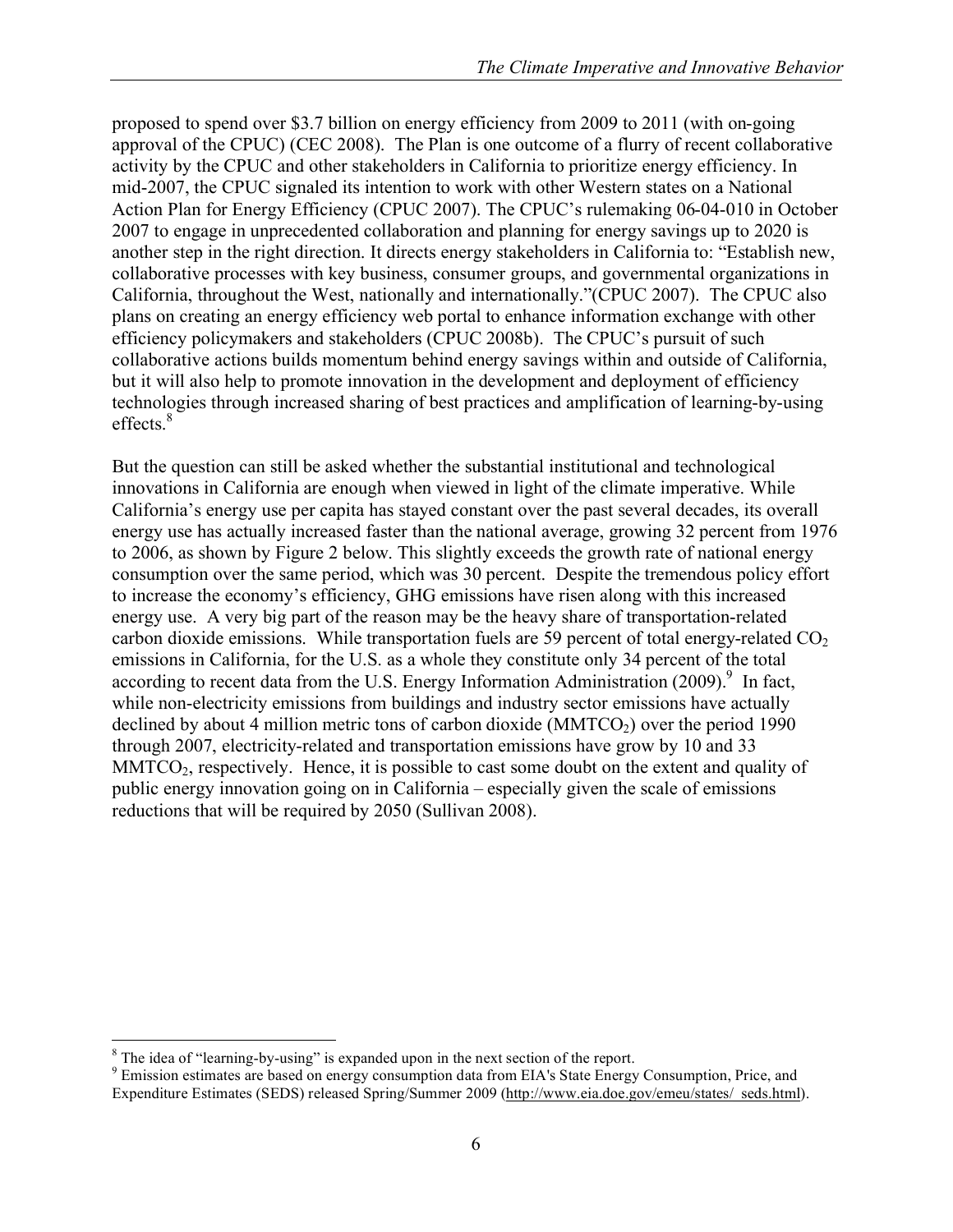

**Figure 2. Energy Consumption Trends for California and the U.S.**

With the climate imperative beginning to take center stage, California Governor Arnold Schwarzenegger signed Executive Order #S-3-05 in June 2005. This established significant GHG emissions reduction targets for the state. The Executive Order called for the reduction of all GHG emissions to year 2000 emission levels by 2010. By 2020 the state is to reduce total emissions to 1990 emission levels; and by 2050 to reduce total emissions to 80 percent below the 1990 Levels. At first glance, S-3-05 and the accompanying AB32 seem to provide a reasonable solution to reduce GHG emissions. However, high abatement costs and accompanying political backlash can undermine both the economy and the environment. From this perspective, ambitious policy measures such as these are foremost signs that sweeping innovations will be needed to successfully dissolve the climate imperative.

Figure 3 highlights both the "business-as-usual" (BAU) trajectory and the path the state will need to follow in order to meet the mandates set out in the Governor's Executive Order. Achieving this goal would result in a decrease in GHG emissions from over 450 million metric tons  $CO<sub>2</sub>$ equivalent (MMTCO<sub>2</sub>e) in 2005 to about 80 MMTCO<sub>2</sub>e in 2050. By contrast, extrapolation of historical trends of GHG emission growth suggests California will produce on the order of 800  $MMTCO<sub>2</sub>e$  in 2050.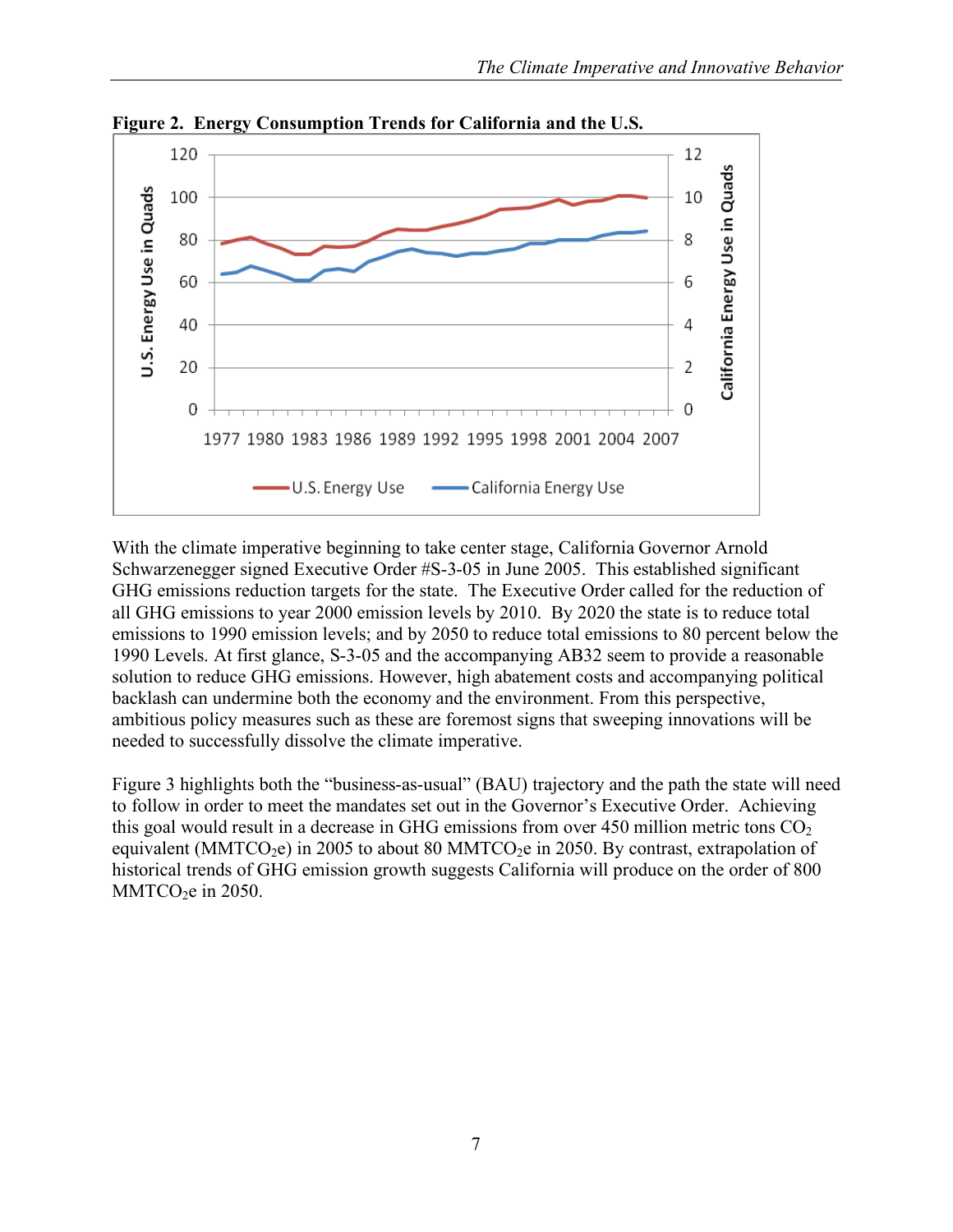

**Figure 3. California GHG Emissions Scenarios in Context, 1990-2050**

Perhaps not immediately obvious, there is good deal of innovation that will be put to work just to hold GHG emissions to a mere doubling of quantities in 2050 compared to 1990 levels. Without further improvements in the carbon intensity, emissions could grow to perhaps 1400 million metric tons by 2050. Hence, "BAU innovation" (the blue shaded area in Figure 3 which includes the likely benefits of existing programs and policies) may be sufficient to hold the emissions to just over 800 million metric tons by 2050. But to bring total emissions down to the scale envisioned by the Governor's Executive Order, a substantially greater level of innovation activities will be required. Against the backdrop of the climate imperative, the current programs – even in a leadership state as California – may be insufficient.<sup>10</sup>

 $10$  We underscore a critical point that is embedded in Figure 3. The historical program efforts in California, even with the more recent ramping up of the overall funding levels, pale in comparison to the scale of effort that will be essential to achieving the 80 percent reduction by 2050. We hesitate to publish any specific number about the overall investment that might be required, especially given the huge uncertainties associated with both the mix of available resources and their ultimate costs. Yet, the range of even a first approximation is wide and deep. By slicing the problem from a number of different technology perspectives, and using a number of different cost assumptions, the analysis suggests the need for cumulative investments on the order of \$800 billion to \$2.3 trillion (or more) in technology and/or infrastructure improvements over the 40-year period between 2010 and 2050. With California's economy now hovering around \$1,900 billion annually (Economy.com 2009), our estimate of needed investments is roughly the equivalent of devoting one-year of economic activity in California to achieving the 80 percent emissions reduction over that same 40-year period. The good news is that there will be a substantial return on that investment with the very real prospect of returns exceeding investments (Laitner et al. 2009). And further innovations may drive down those costs while adding to the overall benefits. The larger point is a simple one: the scale of innovation required to meet the challenge of the climate imperative is substantially larger than the state, the national, or the global economy has yet to confront. Perhaps another useful metric to better appreciate the scale of innovation that is required, the "gigaton throwdown" (if embraced as a strategy for California) should be sufficient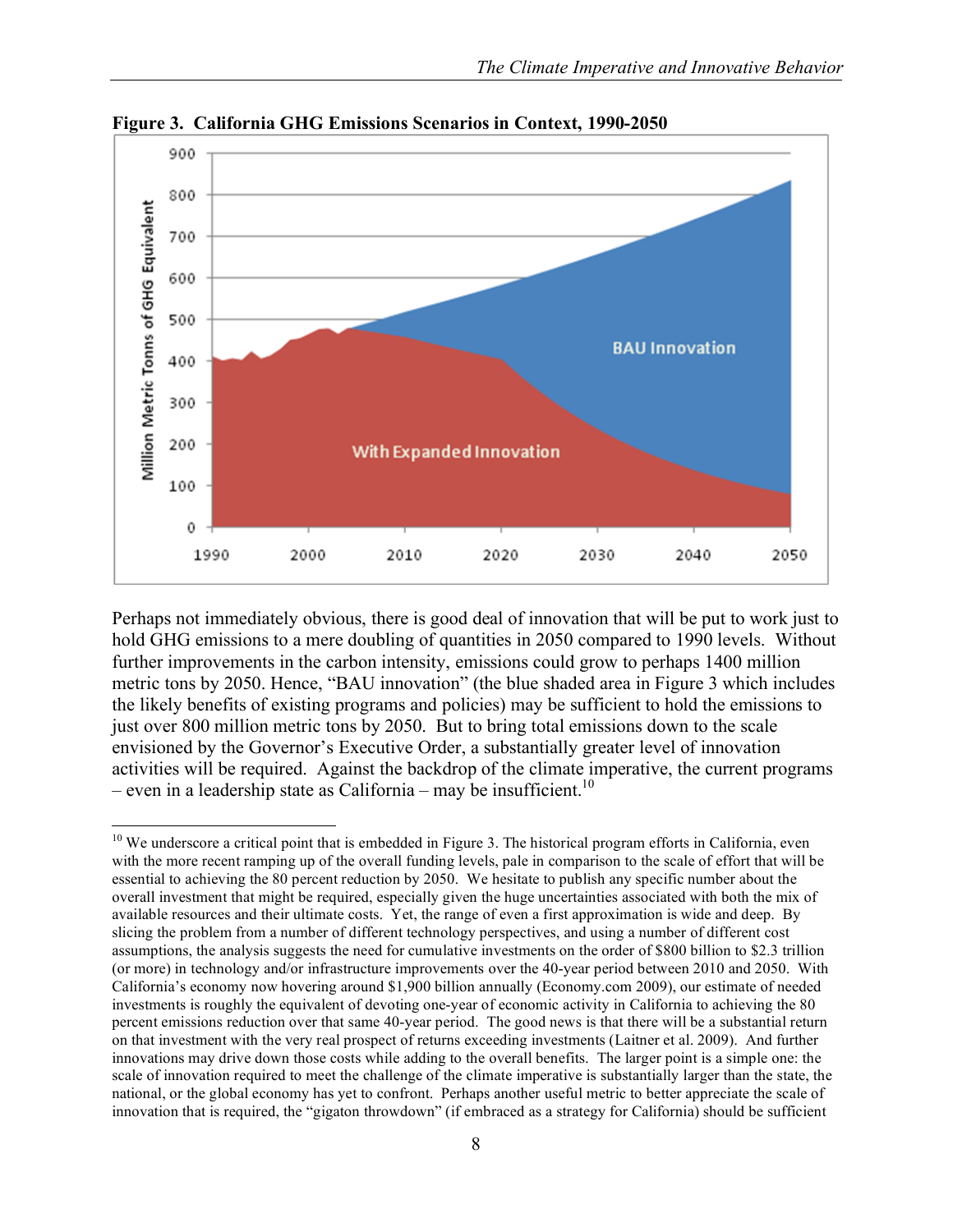What can the state then do to promote innovation and climate leadership sufficient to confront the climate imperative? As the evidence strongly suggests, one crucial move will be to think of energy efficiency as substantially more than a "low-hanging fruit." If the state instead were to harness innovation in ways that build up the energy efficiency resource through the application of semiconductor-enabled technologies, increased broadband, the increased reliance on information and communication technologies (ICT), new materials, and new technology designs, the evidence points to an opportunity that might at least halve total emissions by its expanded capacity for gains in energy productivity. Expanding that capacity requires policymakers, business leaders and a full range of technicians and analysts begin to imagine a different scale of achievement. The balance of the paper describes and characterizes the kinds of themes, insights, and perspectives that might enable a greater capacity for innovation within the Golden State.

#### **3. Five Themes to Guide Innovation in the Face of the Climate Imperative**

### *A. Building Innovation throughout the Pipeline*

A weblog discussion sponsored by the Institute for Innovation & Information Productivity (2007) suggests that innovation "is imaginative activity that produces outcomes that are both original and of commercial value." Similarly, a website sponsored by the Innovations Network (2008) defines innovation as nothing more than "people implementing new ideas to create value." But perhaps the most definitive inquiries into the innovation process were those of the Austrian economist Joseph Schumpeter. Schumpeter's studies of the stages of industrial and technological change highlighted the impact of "rule changing innovations." To Schumpeter, innovations required the introduction of revolutionary products and services by successful entrepreneurs, a transformation process that often destroys the power of established institutions and organizations. Schumpeter argued that an industry's economic power and structural influence were changes brought about from within. He named the process of industrial transformation through radical innovation as creative destruction, to wit: "Every piece of business strategy acquires its true significance only against the background of that process and within the situation created by it. It must be seen in its role in the perennial gale of creative destruction" (Schumpeter 1942).

Schumpeter's characterization of economic evolution divided the stages of technological change into four distinct phases or development pipeline (Rubin 2006). The first was invention, or the active conception of new ideas. Next was innovation, or the process that involves transforming new ideas into marketable products, processes and services; in effect, the instantiation of new ideas that create value. The third was adoption, when the new technology initially is absorbed into the market. The final was diffusion, a stage in which the new products and services gain widespread market share.

to put the state on track for meeting the 2020 GHG reduction target. That is, abating a cumulative one gigaton of GHG emissions over the decade from 2010 through 2020 would help California reduce its annual emissions to approximately 1990 levels by the year 2020. But to reach the larger 2050 goal of an 80 percent reduction may require cumulative emission reductions equivalent to a 17 gigaton throwdown.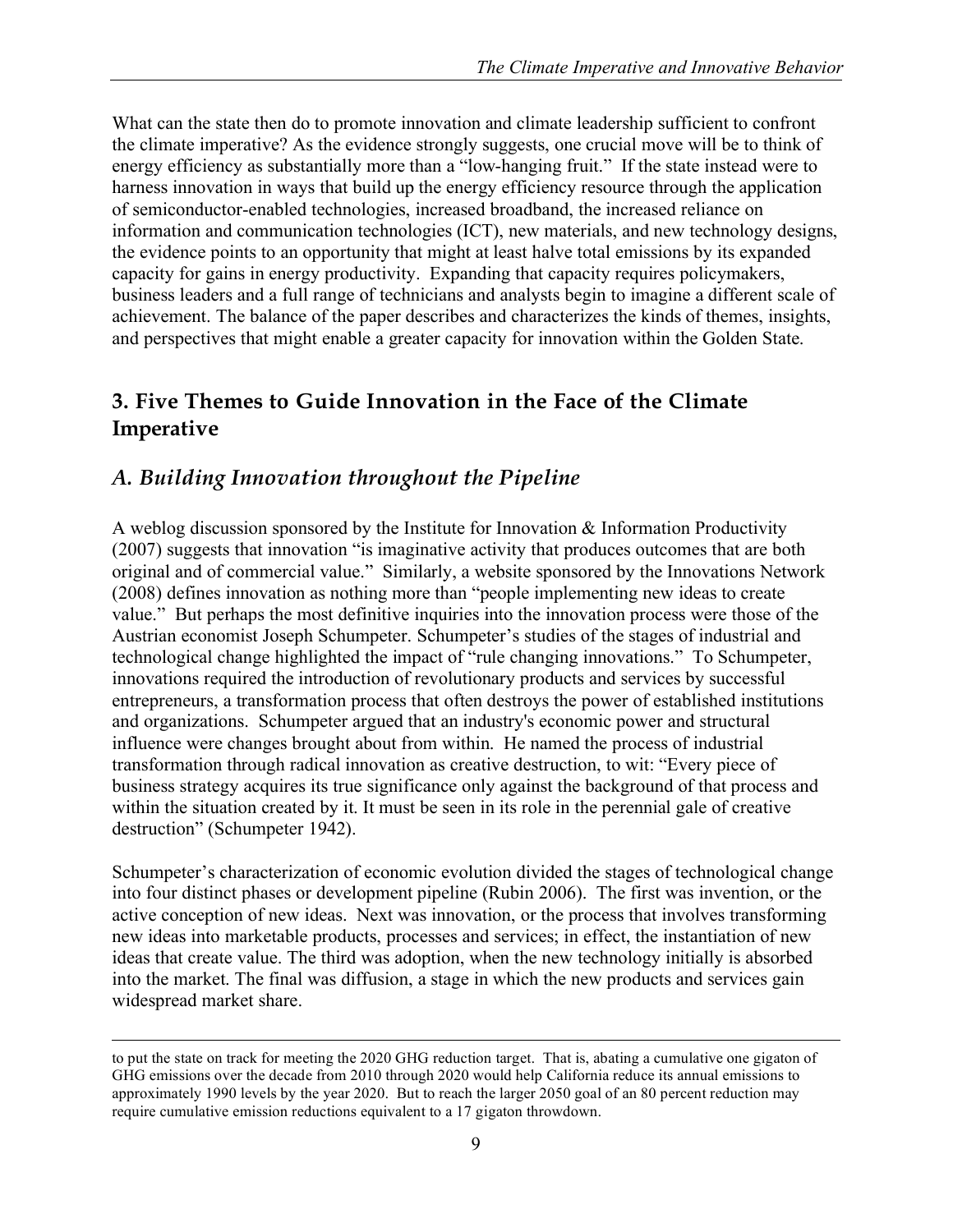Most in the academic arena and many in the private sector have understood for years that, far from being a linear progression, Schumpeter's steps of invention, innovation, adoption, and diffusion are part of a dynamic process that encompasses many and often unexpected feedback loops and interrelationships. For instance, Rogers (1995) observes that innovation involves a complex set of factors, including uncertainty, information, and systems influence, all mediated through a process of social interactions. The policy relevance here is that the process of encouraging useful innovations is not just a matter of financial support. Yes, funding is critical, but to generate real value the financial resources should be used within a larger framework that promotes interaction, collaboration, and knowledge sharing so that stakeholders and participants can see and determine what works and what doesn't.

The most well-known innovations typically occur at the second stage, where new ideas from the first phase are first embodied in technologies or services that seem to have great potential. The public is frequently excited about technologies that do things faster, more easily, or more cheaply. But scholars of energy and environmental policy point out that innovation can occur throughout entire four phases of technological change. And if we take institutional and structural changes into account, then innovation occurs both inside and outside the pipeline (Alic et al. 2003). At the first stage, they occur simply when people think about situations in new ways. New products or services created within the second stage are further refined through feedback from incremental innovations induced through the technology adoption and diffusion process. Learning-by-doing is an example of this sort of incremental innovation. It is induced by the experience and insights gained as production continues to satisfy growing market demands.

At the adoption stage, innovations are rooted in multiple places, such as when consumers interact with products in novel ways, or through a more effective installation job, or through higher quality maintenance from contractors. When end-users and installers gain more experience with technology and become more accepting of it and more skilled at interacting with it, this is a form of innovation in its own right that can reduce the installed cost and increase a technology's market acceptance. But experience in the adoption phase also feeds back into product design routed through consumer feedback, for instance. This is termed learning-by-using (Alic et al. 2003). But this is just one example of a more general phenomenon: feedback occurs at numerous points along and within the technology development pipeline, from the scientists, the engineers, and the technologists themselves, to the early adopters who make possible and open up new markets, and then to the mass market which sustains and builds further opportunities. The feedback from any of these stages may result in technology alterations at any of these stages. This makes for a complex progression that opens up a significantly larger prospect for interaction that, in turn, can accelerate innovations at all levels – should California choose to do so.

Although most of the dollars spent in California's energy efficiency policies are targeted at later stages in the technology pipeline, this does not necessarily imply a shortcoming of technological innovation earlier in the process. In fact, beyond California's R&D spending, there have been a variety of the demand-side policies (policies occurring later in the pipeline) which have encouraged large-scale improvements in energy-efficient technologies (occurring earlier in the pipeline). California has done this perhaps most simply by setting energy performance standards. Setting standards encourages innovative behavior by firms by giving them a known performance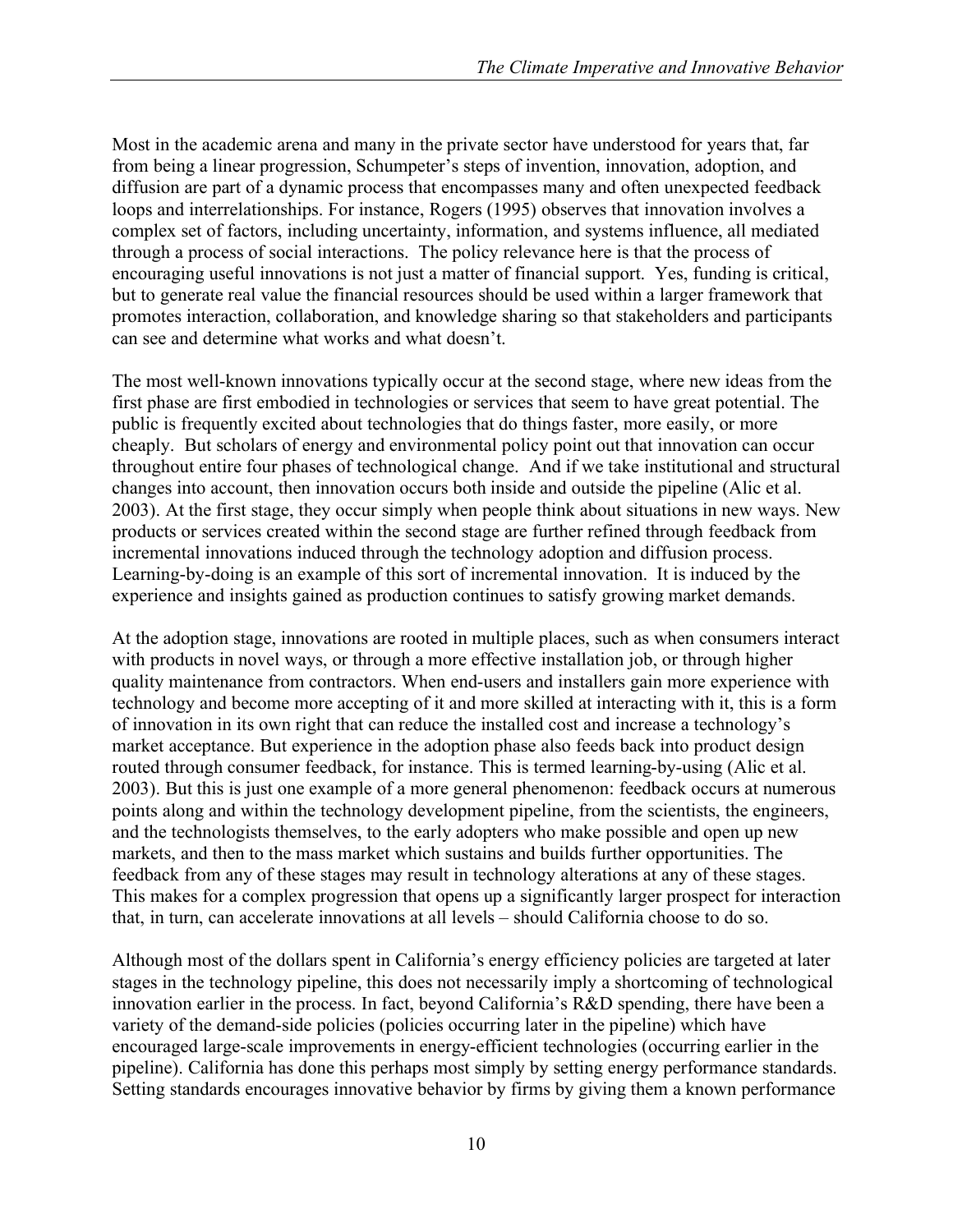target that they can try to meet as cost-effectively as possible. As but one of many examples over the last 30 years, the capital cost of a refrigerator in the U.S. has declined rather than increased – even as stricter energy efficiency standards for refrigeration have been implemented (InterAcademy Council 2007). Likewise, California's ratepayer-funded utility programs have promoted incremental innovations that through mechanisms previously referenced as learning-by-doing. The "learning" is manifest in real price declines associated with increased production experience (i.e., the result of the so-called cumulative production). Also, it has been shown that patenting activity for environmental technologies such as wind and solar energy systems responds to the later stage demand-pull policy mechanisms that California commonly employs (Taylor et al. 2006).

One step on the road to imagining efficiency as a dynamic resource is to recognize how the costs of saving energy can and do fall over time. In effect, energy-saving technologies become cheaper through mechanisms such as learning-by-doing, and also because contractors, service providers, and program administrators become more adept at installing – and arranging to install – these technologies in the adoption phase. Energy-efficient technologies, like energy conversion and end-use technologies in general, exhibit decreased cost with increased production from learning by doing. Laitner and Sanstad (2004) show that cost declines are common in energy-efficient end-use technologies such as selective window coatings and electronic ballasts. The effects of learning by using in energy efficiency are also exhibited in the energy efficiency programs of electricity utilities. A recent study by Hurley et al. (2008) documented that the saved cost of electricity by nationwide utilities through their various efficiency programs is negatively correlated with the percent saved of total sales. Such short-run effects are unlikely to be explained by learning-by-doing in technology production alone, but could well result from the increased experience of contractors and program administrators.

Standardizing the variable factors in the adoption phase can go a long way towards reducing uncertainty in the efficiency market. Outcomes at this late phase are highly influenced by the skill and honesty of the contractors, and with performance contracting, the terms of agreement. A good place for standardization to begin is the building retrofit market, which is likely to carry a heavy share of the requisite activity if California is to its climate goals. The state can build confidence in its dealers and service providers by creating a list of certified efficiency contractors, similar to the list of certified solar contractors the state makes available, and publicize best practice installation standards such as the Air Conditioning Contractors of America Quality Installation guidelines.<sup>11</sup> The state might also take steps to standardize procedures for estimating, measuring, and verifying energy savings. These practices will never be a science, but mandatory publicly-sponsored clinics for efficiency contractors that treat these subjects could help disseminate best practices.

The impact of the demand side management (DSM) programs of energy utilities on innovation is also a ripe topic for advanced study and further policy formulation. To the extent that DSM programs help build markets for energy-efficient goods, they can increase innovation throughout the technology pipeline. But programs that cut-off the technology pipeline at a certain point, or overlook the behavioral or psychological component of energy production and consumption (Swim et al. 2009), may have an adverse affect on innovation. An example here is the public

<sup>&</sup>lt;sup>11</sup> The guidelines are located at this website: http://www.acca.org/quality/#QIVP.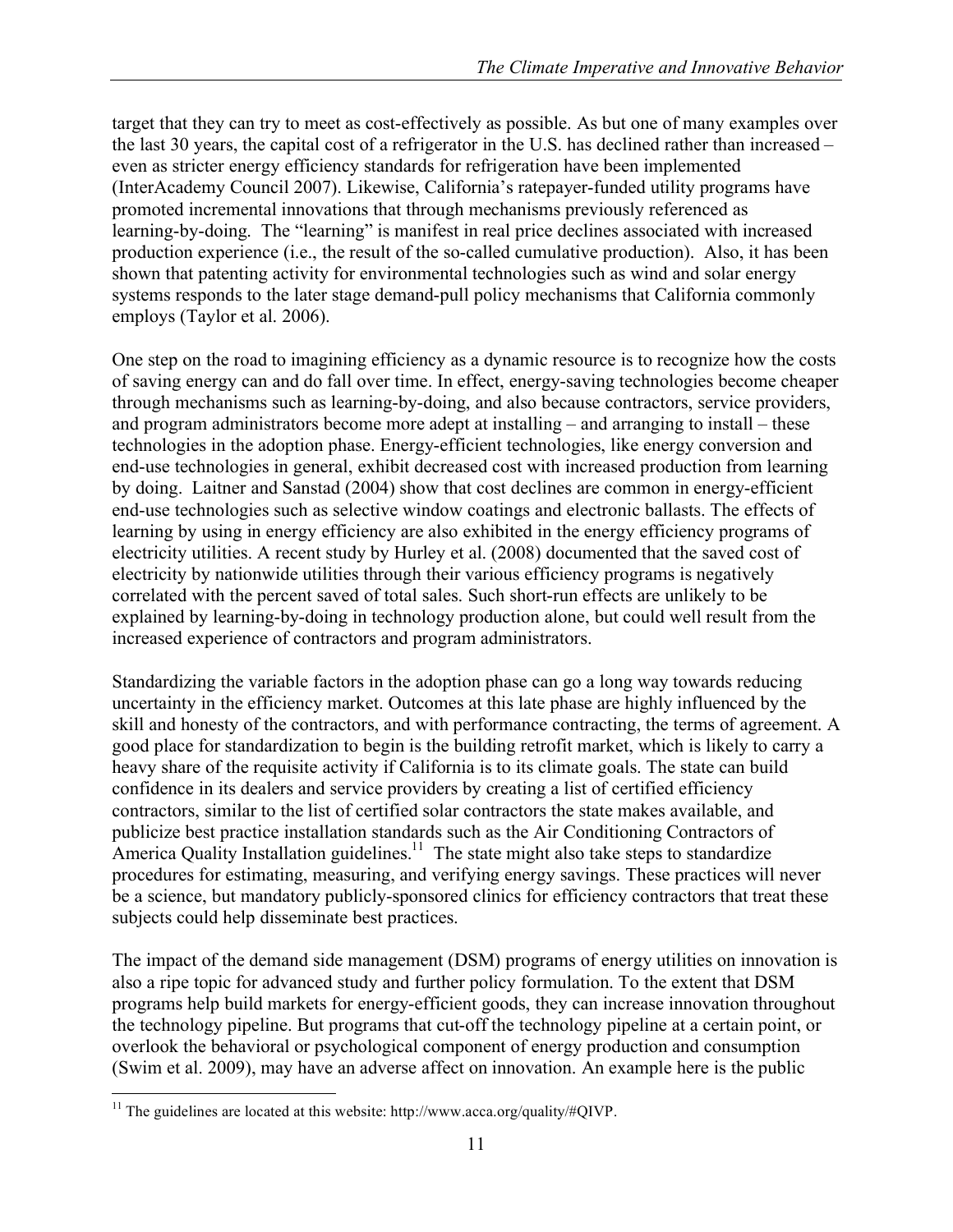benefit programs where utilities give away compact fluorescent light bulbs (CFLs). While the demand generated by the utility will probably lead to learning-by-doing in the production of the light bulbs, the consumers who accept light bulbs for free are not motivated for adoption innovation, which requires proper – or any – installation of the more efficient bulbs. Thus, the utility program is putting a gap between innovation through "learning-by-doing" in the production of CFLs and "learning-by-using" through adoption and consumption of those devices. A way to maintain the continuity of the efficiency technology pipeline is to task the utility with completing the technology pipeline from where it intervenes: in this case, going door-to-door and replacing incandescent light bulbs with CFLs. This way, contractors will gain more experience with installing products in buildings, and customers will gain more experience with properly installed products. The service provider might then also generate feedback to those working through prior stages of the pipeline which might inform producers about new insights and possible new uses in ways that might not be imagined within the laboratory or the shop floor. The widespread availability of information and communication technologies can greatly assist in the flow of information up and down the pipeline.

As California capitalizes on new smart-grid technologies with emerging policies that accelerate its deployment, it can create even greater levels of energy productivity outcomes within the development pipeline. Traditionally, energy efficiency innovation has occurred in all four of Schumpeter's technology phases. But after energy efficiency technologies are contracted for and installed, opportunities for innovation are sharply limited. The smart grid opens up the adoption phase, providing the tools that energy consumers need to decide whether to modify their behavior of not. When exposed to more complete information on electricity prices, they may decide to turn their air conditioners down or lights off, for instance. The behavioral change enabled by new smart grid technologies will then feed backward in the technology pipeline as another stimulus affecting how energy-efficient technologies are designed and diffused. The key for making this happen, however, is a set of policies that direct a structured but open-ended evolution of the smart grid in ways that distinctly emphasize energy efficiency as a first priority.

### *B. Motivating Through a Compelling Narrative*

There are huge numbers of constituencies and diverse interest groups that can generate a form of policy gridlock as they vie for attention and advocate for different elements of desired policy outcomes. One useful approach for laying the foundation for a long-term innovation is to communicate the promise of smart policies within a narrative that connects them. One recent example is the work of Jeremy Rifkin (2008), president of the Foundation on Economic Trends. In a current project with the city of San Antonio, Texas, and now involving the Principality of Monaco, Rifkin envisions the enabling of what he calls a "Third Industrial Revolution" founded upon investments in energy-efficient technologies and systems. Previous industrial revolutions, Rifkin observes, have occurred with large shifts in both energy and communications technologies. This is no coincidence, as commerce relies just as much upon communication between its own producers and trading partners as it does on the ability to harness the energy needed to actually produce, move, and provide the needed goods and services. The first industrial revolution occurred with coal-fired steam engines and the advent of widespread text printing. The next occurred with the telegraph and the oil age. The third industrial revolution –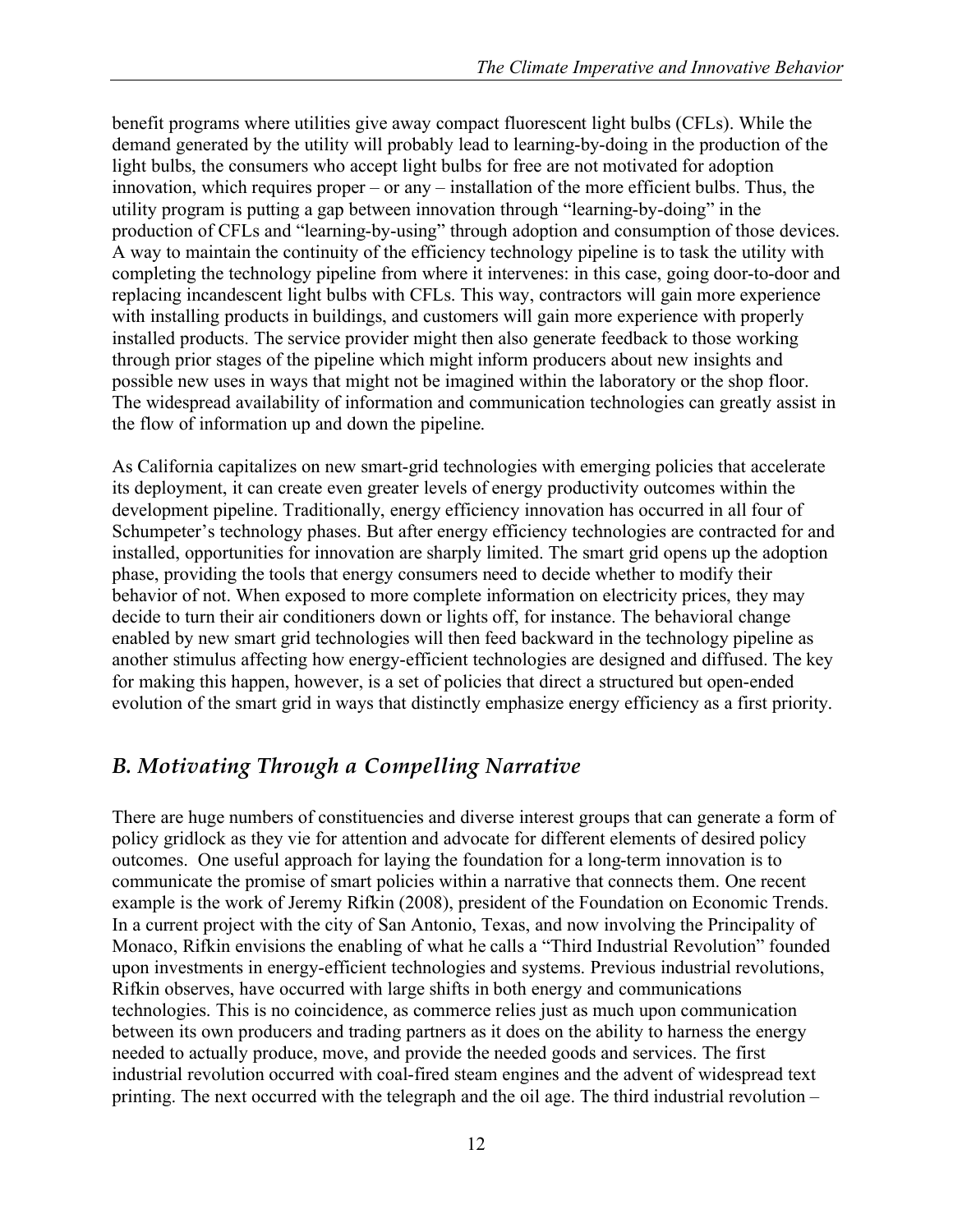embracing the principles of long-term sustainability anchored by a foundation of greater energy productivity – is likely to be facilitated by productive investments in both renewable energy systems and a smart communications, transportation, and energy infrastructure.

It is not typical for American policymakers to speak of their policies in terms of their place within multi-century economic trends, but this may be one of the more critical innovations that can help to confront the climate imperative. Rifkin's theme of the third industrial revolution has had more success in Europe, where policymakers have been receptive to thinking in terms of narratives. The U.S. has also stood by and watched as Europe has treated climate change far more seriously than we have (Brunnée 2008). Certainly, there are complex reasons for Europe's climate leadership, but one thing that the religious history of humanity has taught is that people often seek to imbue their actions with a larger meaning. Two examples of this relevant to climate change discussions in the U.S. are the increased salience of the Christian ethic of stewardship on the one hand, and the talk of a duty to future generations on the other hand.<sup>12</sup> Clearly when many concerned Californians and Americans mobilize to protect themselves and their children from the ill-effects of climate change, they will do so within some narrative that makes sense to them. Perhaps policymakers should escape narrow "econ-speak" of the present value of future damages and more proactively contribute to the construction of this narrative as it applies to the climate imperative.

Besides serving to motivate stakeholders, narratives also have the advantage of helping focus one's vision on the opportunities ahead. For instance, it takes only a cursory review of California's economic and political resources to see that it is perhaps the state which is best positioned to capitalize upon semiconductor-enabled energy efficiency measures. As ACEEE has shown in recent research, the potential of semiconductor-enabled devices to save energy is tremendous (Laitner et al. 2009). The smart grid has been celebrated quite a bit, and utilities in California are among the forerunners in its deployment, but it is just one example of the convergence of the virtual with the physical infrastructure. The information and communication technologies that serve as the platform for virtual infrastructure can be embedded in most of the traditional infrastructure that we rely on today: buildings, roads, bridges, and mass transportation systems.<sup>13</sup> In all applications, distributed sensors collect data on relevant variables and transmit to monitor and control centers, where information is processed and action can be taken. A tremendous potential in vehicle-emissions heavy California would be using sensors to enable smart stoplights to reduce vehicle idling. One increasingly realistic possibility is that stoplight sensors could pick up on the GPS signals of mobile phones carried in cars, and adjust their timing accordingly. $^{14}$ 

The dramatic innovation of converting California's old infrastructure to smart, energy-efficient infrastructure relies on many of the same information sharing and coordination measures that we

 $12$  For a useful example of the power of the Christian stewardship movement, see Banks (2006). And for an especially compelling review of the many psychological aspects of energy consumption and climate change, see Swim et al. (2009).

<sup>&</sup>lt;sup>13</sup> See Watkin (2008) for examples of these ideas at UC Berkeley, and also the "Intelligent Infrastructure" page at the public-private UC Center for Information Technology Research in the Interest of Society, available at:<br>http://www.citris-uc.org/research/themes/intelligent\_infrastructure.

 $\frac{14}{14}$  Research suggesting this possibility is being carried out in the Mobile Millennium project at the California Center for Innovative Transportation at UC Berkeley. See their work at: http://traffic.berkeley.edu.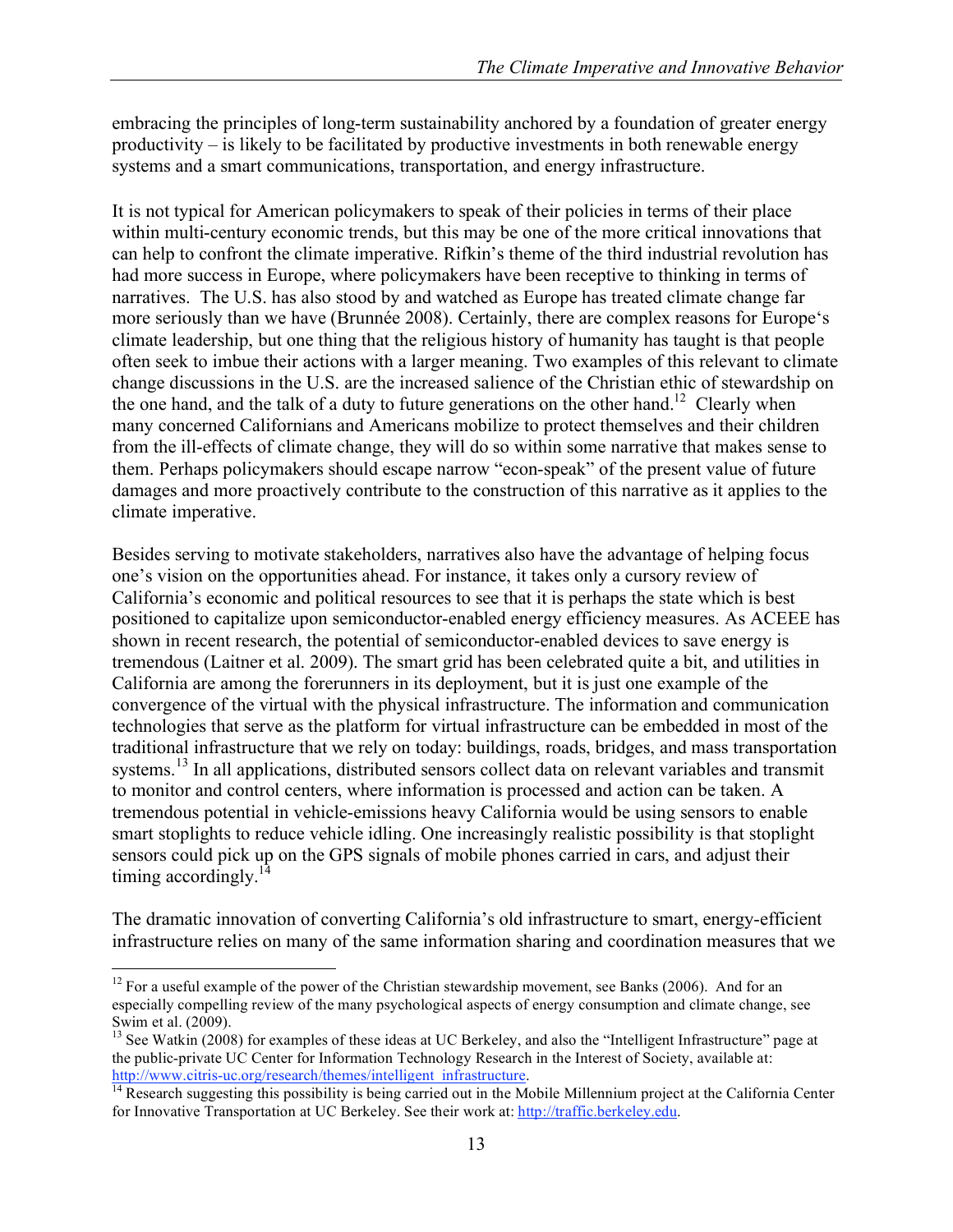reference elsewhere in this paper. In the case of infrastructure, these measures would be directed towards vertical coordination between state energy and infrastructure agencies and the municipal organizations with which they work. As stated in the 2008 update to California's Energy Action Plan (CPUC 2008a): "Decisions about community planning and land use, as well as transportation infrastructure and electricity infrastructure, have a dramatic impact on our ability to decrease our greenhouse gas emissions. Many of these types of long-term infrastructure decisions are made at the local level and are not governed by our energy agencies. Truly reducing our greenhouse gas footprint will require new and strengthened partnerships with local governments, as well as developers and builders in the private sector."

### *C. Emphasizing Cooperation and Collaboration*

Cooperation or the sharing of best practices is critical to the innovation process for both technologies and institutions; and yet policymakers often struggle with promoting it. It is easy, it seems, to get people to do something, but more difficult to get them to do something together or to share knowledge as they do it. This difficulty should not deter public leaders from making the effort.

 Recent empirical work by social scientists has highlighted the importance of collaboration and communication in driving technological innovations. Andrew Hargadon (2003) shows that some of the most celebrated inventions of the modern age were not the product of lone geniuses. The light bulb and the transistor, for instance, were not thought up in isolation by Thomas Edison and William Shockley. These men built upon the work of many previous scientists and their own collaborators. They succeeded not only because they were intelligent, but because they served as "technological brokers" connecting the work of different firms, industries, divisions, and people. Within this paradigm, networks of skilled scientists, innovators and financiers come to assume primary importance. Indeed, this is the clustered and highly connected model that innovation centers such as California's Silicon Valley and North Carolina's Research Triangle are largely based on.

A different approach to discerning the nature of innovation by Block and Keller (2008) yields similar results, actually suggesting that networks have been becoming even more important to innovation in recent years. Their analysis of the different organizations and funding trails behind winning innovations from R&D 100 awards indicates that these innovations have changed in several key ways over the last 30 years. Large firms who act on their own actually claim a much smaller share of award-winning innovations in recent years. Innovations stemming from collaborations, with spin-offs from universities and federal laboratories, make up a much larger share. In the last two decades, most of the award-winning U.S. innovations have come from partnerships involving business and government – very interesting news for public private partnerships. Also, the number of innovations that are federally-funded has increased dramatically over the time period of study.

Based on their research, Block and Keller (2008) find that the U.S. innovation system has become much more collaborative in nature and suggest that technology policy should adapt to this. They think that, especially in light of the public sector's increasing importance over the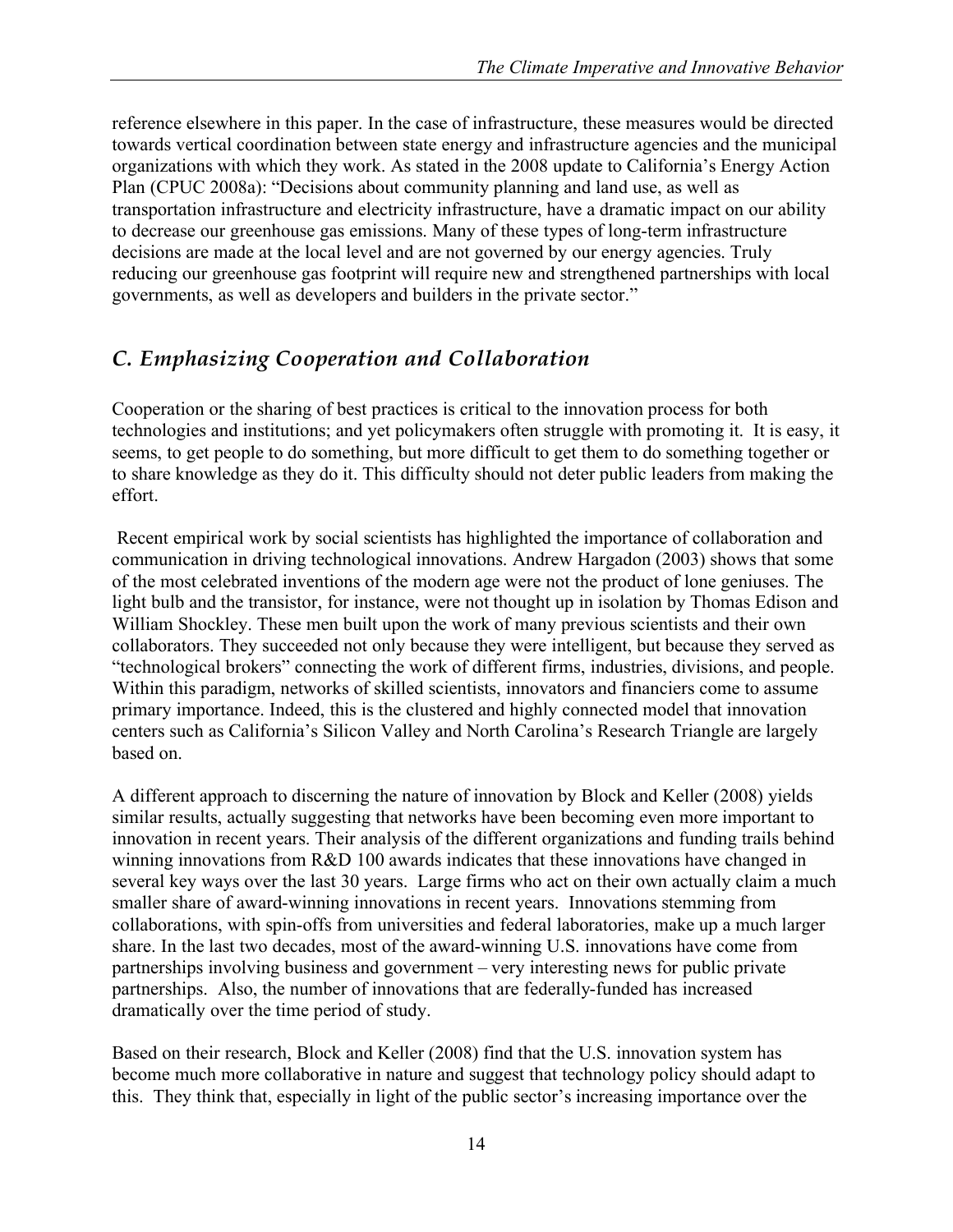time period, funding for the U.S. government's technology initiatives must be expanded and made more secure. This is particularly true for those initiatives that support partnerships among firms, universities, federal laboratories, and state governments.

There are several ways that California could capitalize on the work of Block, Keller, Hargadon, and many others. Communications and collaboration can be significantly enhanced at all stages in the energy efficiency product development chain. One end of the chain is in the lab where new more cost-effective or higher performance efficiency technologies are discovered and commercialized. Collaboration and information flow among the growing energy efficiency researchers should be significantly strengthened at institutions such as the Environmental and Energy Technologies Division at the Lawrence Berkeley National Laboratory (LBNL), the Energy Efficiency Center at UC Davis, and the Precourt Energy Efficiency Center (PEEC) at Stanford University. When appropriately incentivized, more interconnections at the early stages of research yield more opportunity for feedback and improvement.

Efforts can be made to establish more linkages between academic and government researchers and private sector institutions such as related Silicon Valley Venture Capital (VC) firms and technology start ups. At the same time, these connections should be used not only to rush products out of the labs through highly aggressive technology transfer mechanisms as the Cooperative Research and Development Agreements (CRADAs). When promising breakthroughs do occur within the labs that can make socially-valuable technologies commercially ready – for example, Light Emitting Diodes (LEDs) – they should also have non-VC options for further development of those technologies. One opportunity is to create more breakthrough occasions that might use publicly-subsidized technology incubators such as the San Jose Biocenter. Another is to use innovation grant programs such as the Small Business Administration's Small Business Innovation Research (SBIR) program or an expanded version of California's own PIER program. Highly promising technologies that are ready to go to market should have the luxury of shopping around for the right mix of VC and non-VC options. Competition should be preserved, but technologies should not be rushed to market if superior near-term alternatives can be deployed without significant "lock-in" effects.

Even when commercialized, energy-efficient technologies still require support for full deployment. The CPUC recognizes this, as can be seen from the billions it has helped utilities spend on the deployment of energy-efficient technologies over the last several decades. In coming years, this might be transformed into an even greater effort of making sure the latest and most efficient technologies are in line for deployment into residences and businesses. Better coordination with local high technology centers could result in utilities being the preeminent marketers of energy-efficient technologies. Given their unique relationship with customers who often are very reluctant to install efficient technologies, this evolution seems suitable. Overall, communication among the participants in the energy efficiency technology diffusion process should be increased. Studies of innovation suggest that knowledge transfer at the diffusion stage is a crucial "low cost and high impact" factor behind the successful deployment of new environmental technologies (Alic et al 2003; and Taylor et al 2006).

Perhaps one of the more valuable cooperative innovations that might occur is to enable realistic technology characterizations to flow smoothly from scientists and research analysts working at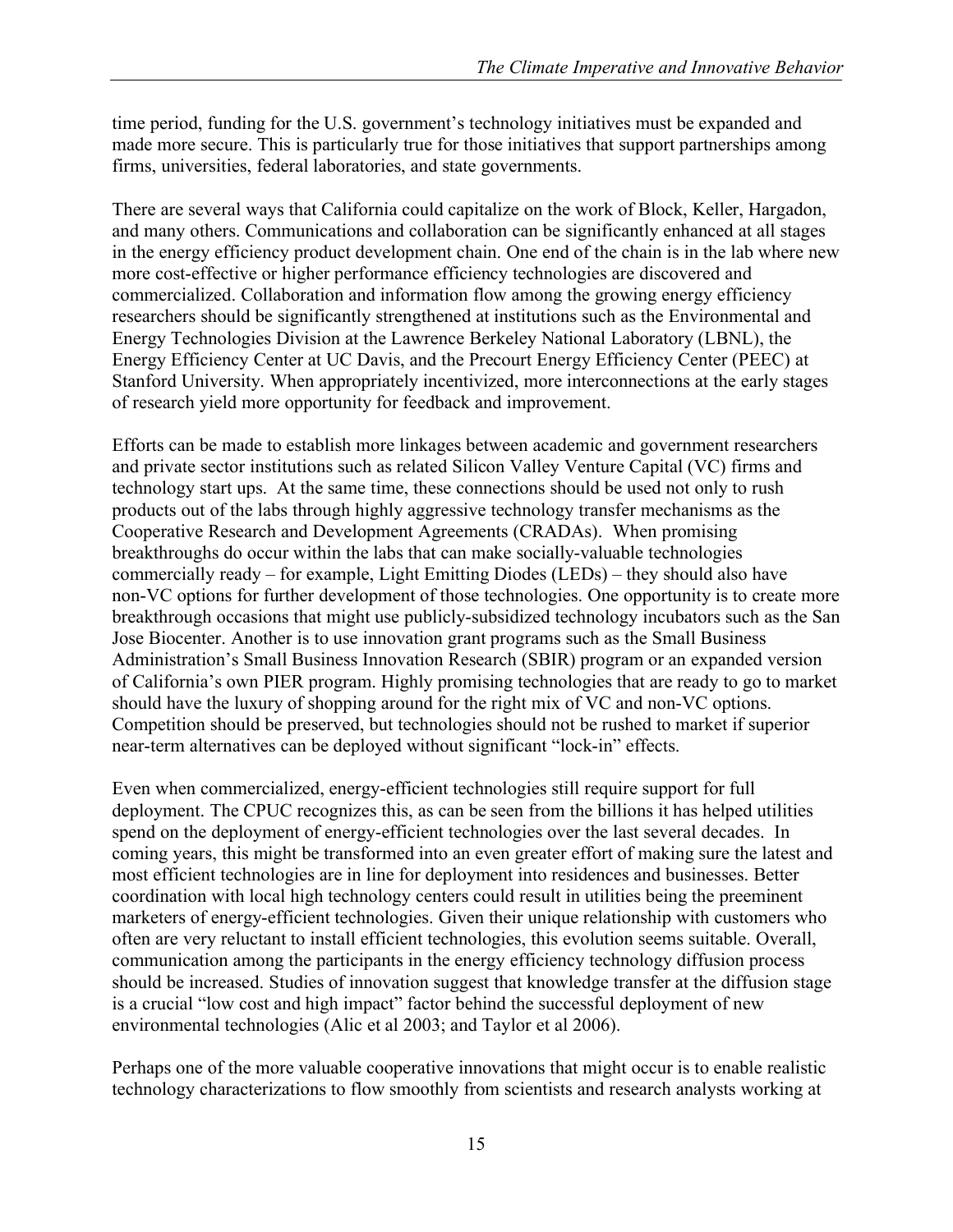laboratories to energy modelers and policymakers – and back again. Efforts have already been underway at both ACEEE and LBNL, the latter through its Enduse Forecasting and Market Assessment division, to supply energy modelers with timely data about the cost and performance of energy efficiency technologies. However, recent experience at the Energy Modeling Forum at Stanford University, and with the procedures used in federal climate modeling at the U.S. Department of Energy's Energy Information Administration (EIA) and the U.S. Environmental Protection Agency (EPA), show that only a fraction of the needed work here has been done (Laitner et al. 2009). Efforts made to accurately characterize current market and technology cost curves for various energy end-uses, but also to project how these curves will change over the significant time periods often dealt with in climate change models, can greatly improve understanding about the positive benefits as well as costs of adopting new climate policies. If the economic policy models never reflect the potential of present and probable future energy-efficient technologies, then policymakers are likely to overestimate the costs of dealing with the climate imperative. This, of course, will slow enthusiasm for addressing the climate imperative.

#### *D. Exercising Solution-Oriented Swarm Intelligence*

Solving difficult problems often requires people with different perspectives and skills to work well together. Managing such collaboration can be extremely difficult without constraining the creative output of researchers. Recent research suggests, however, that doing away with the heavy-handed management of creative social processes may be the best way to arrive at solutions. The so called intelligent "swarming" approach to solving policy problems recognizes the extreme difficulty of arriving at useful solutions to problems with complexly interrelated economic, social, and technological aspects. Such insights are already being incorporated into the business world.

The concept of swarm intelligence is based on the emergent, collective intelligence of social insect colonies. Individually, one insect is clearly limited in its capacity to accomplish much. Collectively, however, social insects are highly proficient in achieving a great variety of things: building and defending a nest, foraging for food, taking care of the brood, allocating labor, and much more. The world has become so complex that no single human being can comprehend it. Swarm intelligence offers an alternative way of designing "intelligent" systems and outcomes (Bonabeau and Meyer 2001). Instead of relying on the simplification of an inherently complex task, swarm approaches allow the spontaneous interactions of experts who will appraise the problem according to their own knowledge and interests. What management there is, is present in order to "consult, facilitate, and to serve" the swarmers but not to direct them (Embley 2007).

Variations on swarming behavior are already evident in California. Given the highly-networked nature of the academic and commercial innovation centers in the state, and the presence of many experts on different issues, people are constantly coming together in informal environments to collaboratively solve complex problems. The CPUC's processes of soliciting review on rulemakings, holding workshops, and hiring issue-experts present elements of swarming. So does PIER's practice of collaborating with universities and research centers. In many ways, the political policymaking and rulemaking processes are the most common examples of swarming.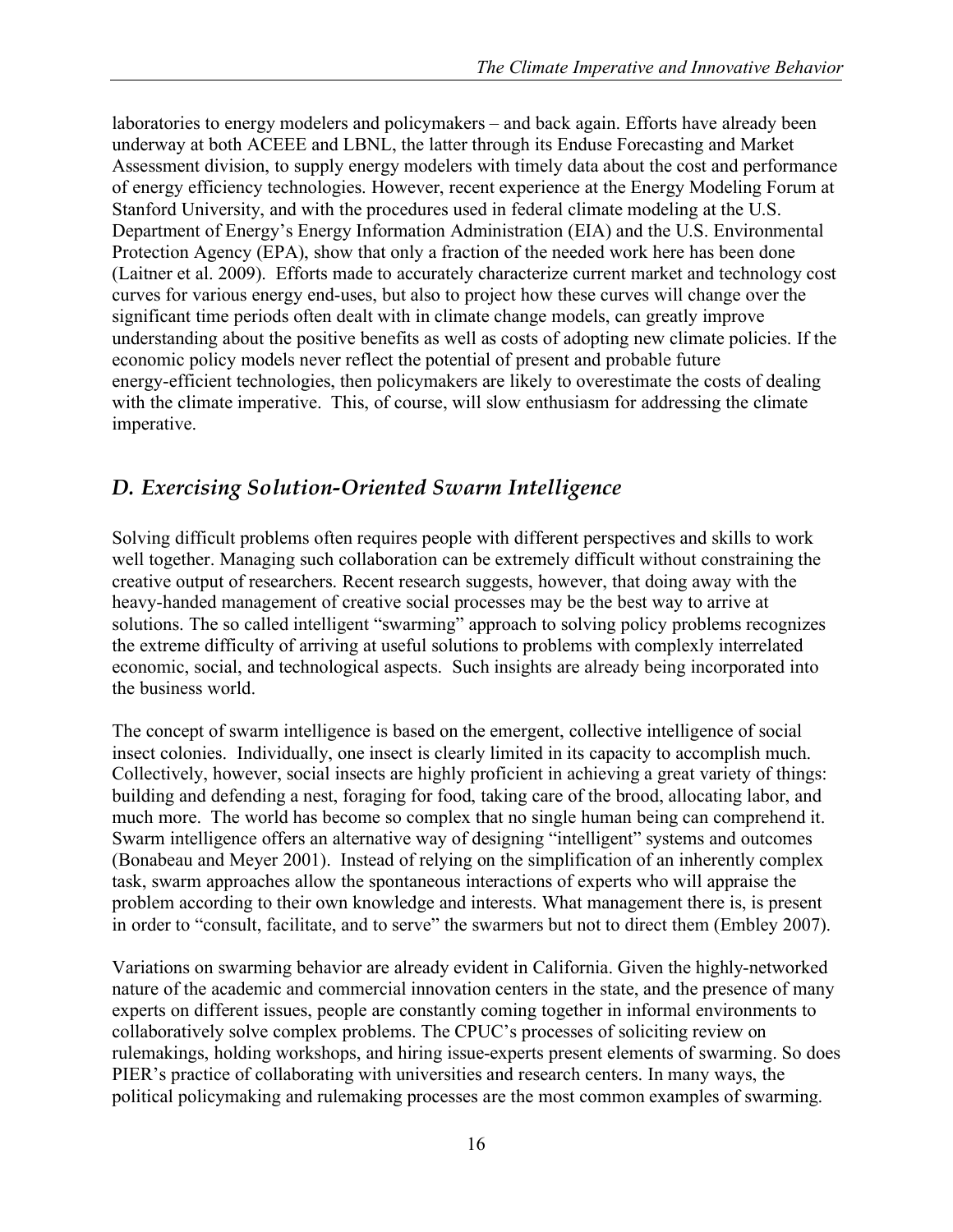However, when carried out in overtly political environments such as legislative halls and rulemaking sessions, the interaction among experts will be shaped more heavily by power dynamics than may be optimal for so-called "swarm events."

California might improve on these practices to arrive at a swarming model that facilitates solutions that specifically confront the climate imperative. In this case, there is a demand for a very specific outcome – innovative solutions to counter the rapidly growing GHG emissions. The scale of this issue is larger than any one person can design and implement. Yet, there are strategic assets and personnel within the state that might "swarm" to a given task in a short period of time; and when a specific contribution is made, the individual or asset is returned to his or her original duties and/or responsibilities. To pull this effort together in a needed way, it is likely that it will have to be sanctioned by the Governor with each agency expected to contribute according to the nature of their personnel and/or resources. Much like jury duty obligations, individuals might be called forward to work on a specific task for some period of time; or in a self-organizing, emergent way, with the right narrative and incentives, they might simply volunteer. Sponsoring agencies would be expected to hold open the position and assign other personnel to take up the work in the expected short periods of time that might be involved in developing a recommended solution.

Following the enabling momentum established by the Governor (or presumably an agency head with supportive collaboration from other stakeholders and agencies), a convening body would lay out the problem and a set of rules by which the participants would proceed. As Bonabeau and Meyer suggest (2001), the most powerful and fascinating insights from swarm intelligence is that "complex and collective behavior can emerge from individuals following simple rules." The simple rules are designed to promote: (i) flexibility that allows the group to quickly adapt to new situations or new information and insights; (ii) robustness so that when one or more individuals and tasks inevitably fail, lessons are learned and the group can still perform their tasks, or even enhance the outcomes; and (iii) self-organization which requires little supervision but allows more productive outcomes to emerge. The convening managers might provide a reward system that empowers all participants to make decisions on their own assignments or undertakings but with very little top-down management. General George Patton said: "Never tell people how to do things. Tell them what to do and they will surprise you with their ingenuity."(Patton 1995).

Following the model of developing a new computer program, in effect we have the development of a concept and an initial design that convening managers might suggest. Teams of skilled people – ideally merging different technical and cultural perspectives (von Meier 1999) – are then brought in to assess, organize, and then complete different portions of the task. As they finish their individual responsibilities or assignments, the program segment that emerges is then subjected to an alpha test to review the viability and likelihood of success for that program element. Everything is open for discussion: how to cut costs, how to reduce mistakes, and how to unplug the inevitable bottlenecks. Once the full array of program elements is brought together, the integrated components are beta-tested through a game exercise or simulation. Following a successful review and beta test, the recommendation is made for full or modified implementation. Or the effort might be dropped in its current form, or even scrapped altogether – with the caveat that the lessons and insights from these scrapped or dropped efforts are in some way stored and potentially made available for another round of innovation solutions.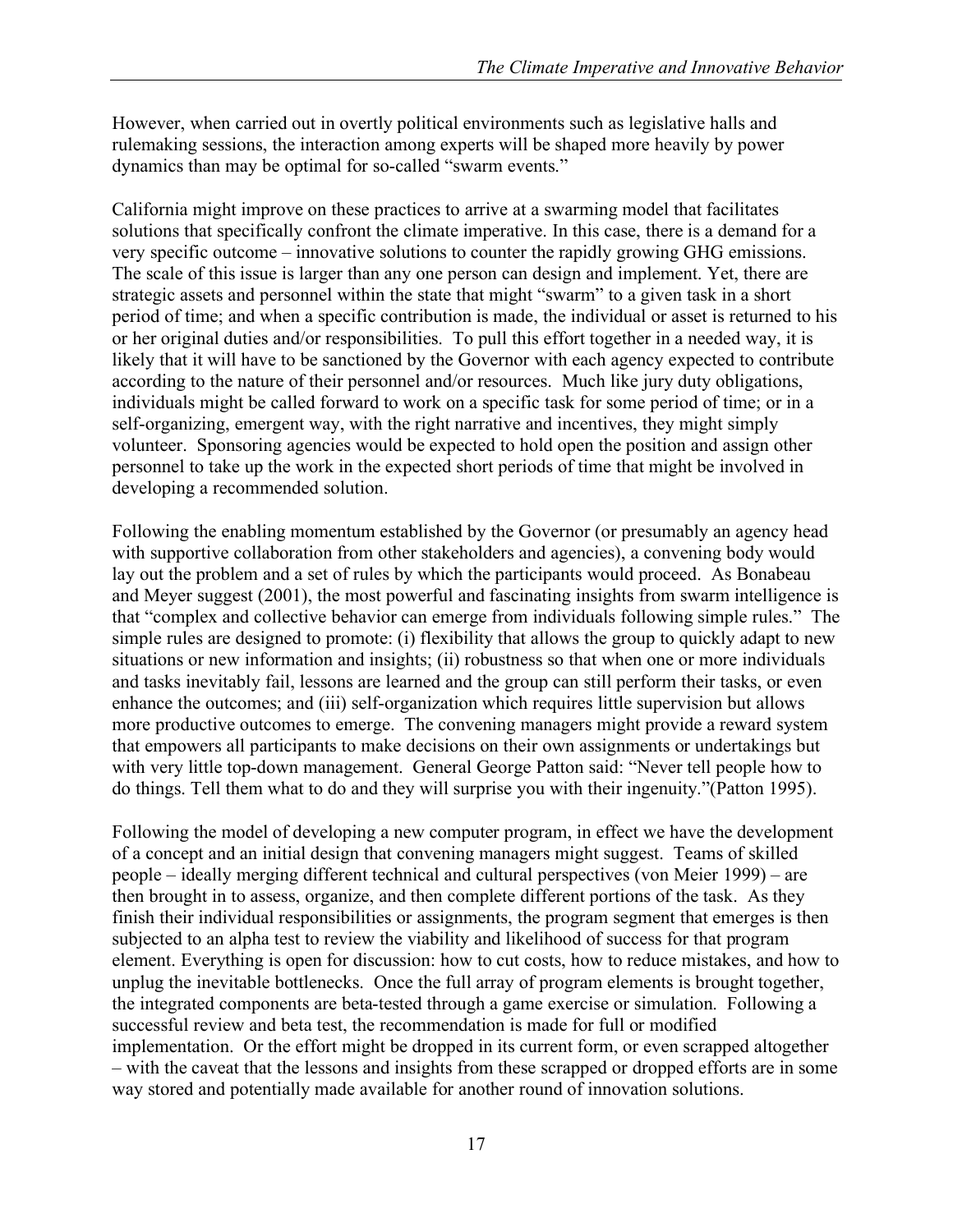A Japanese variation of swarming behavior, known as "oobeya", structured largely along these lines, was instrumental in the successful redesign of Toyota's Corolla car model for the 2003 season. The company was aiming to keep the price of the new 2003 Corolla under \$15,000 while reinvigorating the design and adding the high-tech options to win over young drivers. Toyota brought people together from all parts of the company – design, engineering, manufacturing, logistics, and sales – and continued to do so every month for the two years before the car went into production. Everyone in the room was an expert, and the result in this case was a spectacularly successful product (Warner 2002).

The state might also consider implementing a public-private swarm approach to energy problem solving. One blueprint of the organizational platform for a public/private swarm approach is the Energy-Discovery and Innovation Institute (e-DII). The e-DIIs are regionally-based "hub-and-spoke" networks of universities, industry, and government participants that work on energy and efficiency technology research, development, and demonstration (Duderstadt et al. 2009). The first e-DII-type institutions will come online soon. The American Reinvestment and Recovery Act provided grants to one-third of 46 energy research organizations called Energy Frontier Research Centers (EFRC). Six of the forty-six EFRCs are intended to be dedicated to energy efficiency work, including solid state lighting, efficient combustion, and superconductivity, and seven of them are in California.<sup>15</sup>

An example of more unstructured swarming in California is the recent effort of academics, venture capitalists, and entrepreneurs in the Gigaton Throwdown Initiative (Augustine et al. 2007). Driven by a realization of the huge scale implied by tackling the climate imperative and that they "could make a bunch of money but not a bit of difference," clean technology leaders banded together to research what individual technologies could prevent 1 billion metric tons (that is, one gigaton) of  $CO<sub>2</sub>$  equivalent emissions each by 2020. As it turned out, the Gigaton Throwdown Team, headed by leading venture capitalist Sunil Paul, discovered eight sets of such technologies which together could provide the equivalent of 55 quadrillion British thermal units (Btus) of carbon-free energy services by 2020. The team followed this research up with a series of policy recommendations that could turn this potential into reality. While this effort focused on the supply-side opportunities, a similar "efficiency throwdown" might generate equally valuable gigatons of energy productivity.

### *E. Directing Purposeful Innovation*

With all of the proposed organizations, policies, and themes in this paper, a major challenge is how to set goals and timelines that deliver innovative outputs – without preventing researchers and program managers from capitalizing upon positive unintended consequences or otherwise constricting the free functioning of creative minds. As Dörner (1996) observes, "Few things are as important as setting useful goals. If we do not formulate our goals well and understand the interactions between them, our performance will suffer." As implied in the sections on swarm intelligence and collaboration, relatively unstructured, non-hierarchical, and highly-networked

<sup>&</sup>lt;sup>15</sup> See the "Energy Frontier Research Center (EFRC) Awards" at http://www.er.doe.gov/bes/EFRC.html.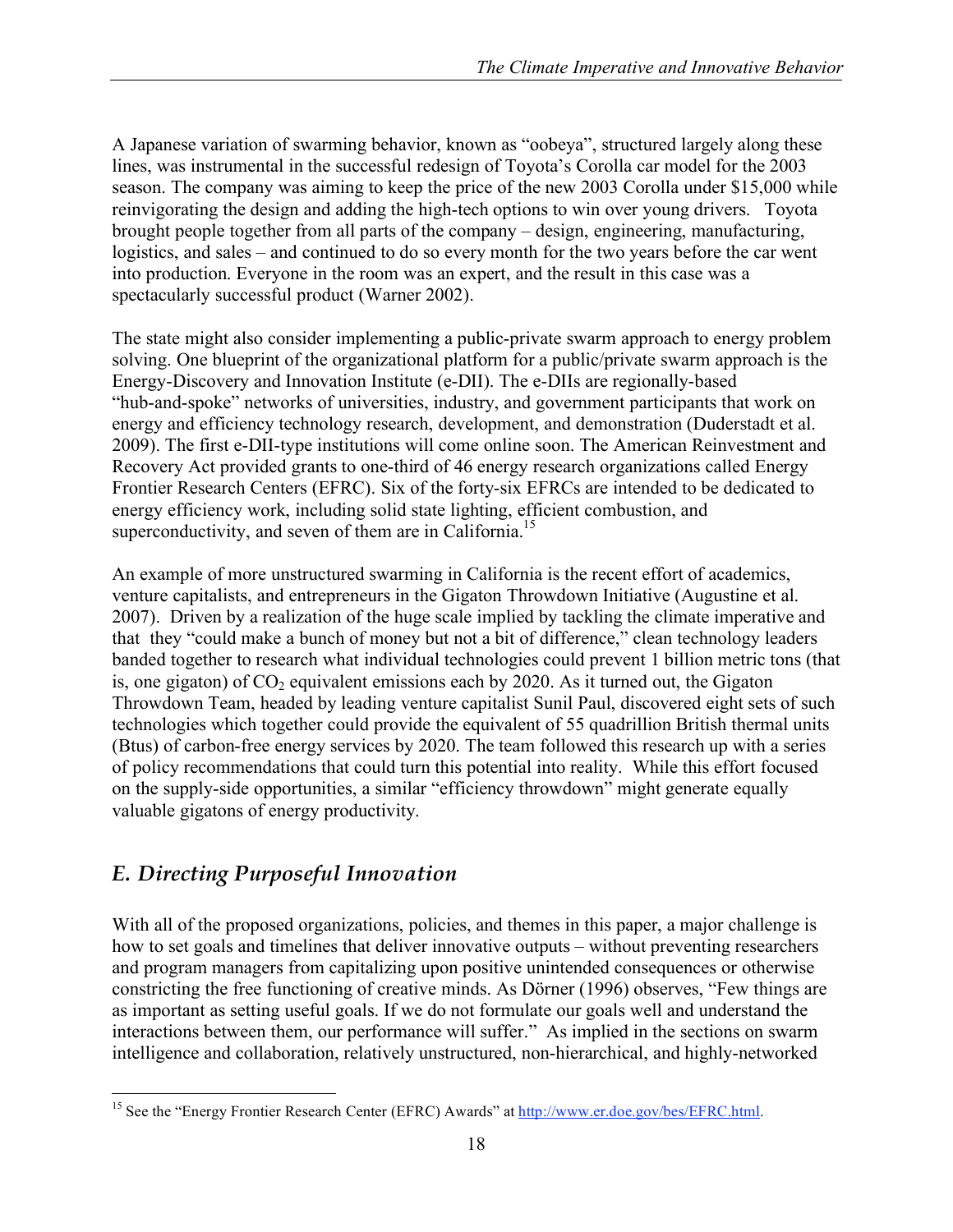research environments can be some of the best for innovation. But the characteristics that make such environments productive for innovation also make them difficult to direct purposefully. In this section, we suggest that managing through a public mandate for innovation may be the best way to direct the creative juices of such highly innovative organizations.

Times at which public leadership has been strongest have been the most innovative. In  $20<sup>th</sup>$ century American history, these periods include World War II and the Cold War most prominently. During these times innovation was emphasized, encouraged, and made purposeful. Scientists, policymakers, and everyday people have often responded to extraordinary circumstances with commendable out-of-the-box thinking. Current policymakers would do well to remember that innovation is a social process in which innovation is not only impelled by scientific search, but also by social needs and motivations (Freeman and Soete 1997).

A sensible place to start is an innovation mandate in energy-related government agencies (which may turn out to be almost or all of them). An innovation mandate reflects the reality that the innovative spirit must be planted in government first and only then will it have the best chance of spreading to the rest of the state and beyond. Government agencies should be directed to innovate in their own work, but most importantly to bring innovations into their collaborations with the private sector. Of course, commanding people to solve problems will not necessarily get the problems solved. It might, however, generate the political space for them to experiment.

For instance, a mandate for innovation could be grounds for the CPUC to continue with its regulatory innovations, and pursue them even further if necessary. One innovation would be to recognize that excess returns gained from supply side investments are just as much a hindrance to efficiency as are insufficient returns to efficiency investments. A solution is to cap the rate of return that public utilities can make off their supply investments at the general rate of return on equity capital, which is typically in the high single digits. Rates of return at these levels have been authorized by utility commissions in Arkansas, New Hampshire, and Canada (Marcus and Mitchell 2006). An even bolder action would be to spurn the idea that providers of a socially foundational good in a noncompetitive environment, i.e. the IOUs, should be run as investor-owned firms. A gradual transition could be made from investor to local ownership, with the transition happening gradually as utilities fail to meet the more and more aggressive savings targets that will occur in the coming years. Socialization would be aided by a well-executed P.R. campaign advertising the extremely generous efficiency benefits paid for by the public purse, such as the 12 percent rate of return the CPUC now offers for over performing efficiency programs. While some would characterize such a policy as harsh or even un-American, it seems pragmatic when viewed light of the seriousness of the climate imperative.

One detriment to the idea of encouraging purposeful innovation in the face of climate change is that such innovation has historically been motivated by an immediate existential threat. This is not an accident. Human beings are best at responding to crises, not secular trends, and often wait until crises affect them more or less directly before they act. During time periods without crises, politicians frequently try to rouse support for their initiatives, but they are rarely successful at significantly shifting public opinion. Because the effects of global warming are unlikely to be apparent to most of the American public for several decades at least, this would caution against trying to rely on public leadership to inspire anyone to action against climate change.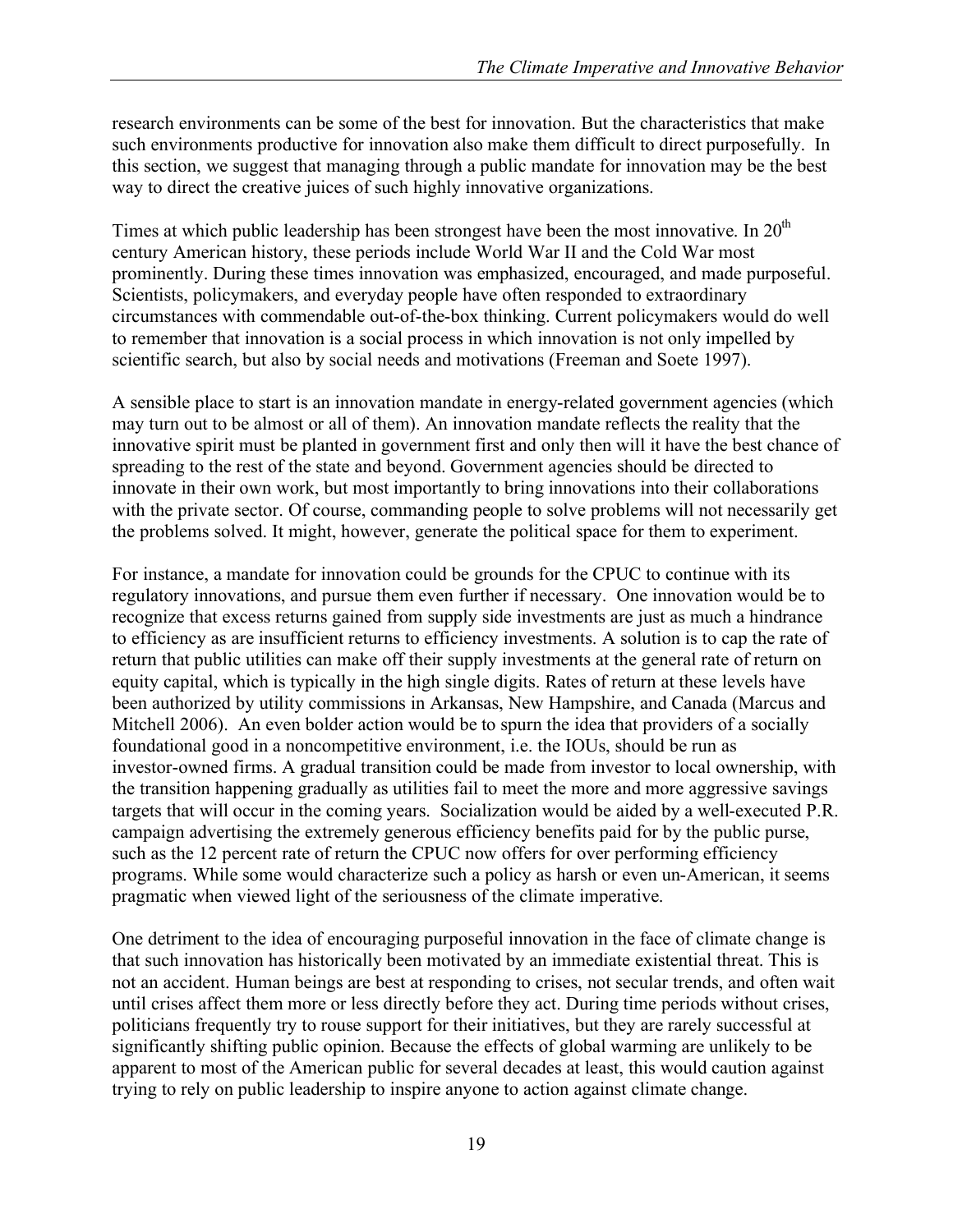Yet, climate change policy provides the opportunity for a unique initiative, and with a compelling set of narratives about the necessity and opportunity to address climate change, it may be possible to motivate the public to support the necessary levels of innovation without resorting to war-time rhetoric and war-time levels of funding. For one, climate change is a well understood scientific phenomenon, unlike the "disasters" underlying most public policy initiatives. Scientific authority has special prestige in the United States, and especially in California, and thus is more of a credible backdrop for a call to action. Secondly, not all of the public will be innovating. It is primarily a small, well educated, segment of the population working in politics, policy, academia, and business that needs to be motivated (the Golden State does have some experience in motivating these groups already – look at the Gigaton Throwdown Initiative). These are the persons with the capacity to significantly further innovation in energy-efficient technologies and efficiency-related institutions. These are also the people most likely to be motivated by an argument based on science and long-term consequences.

## **4. Conclusions and Next Steps Ahead**

In this white paper, we've briefly described the history of California's innovations in energy-efficient technologies and efficiency-related institutions, and suggested how these achievements might be augmented with insights from the five themes we present on different aspects of innovation. The California state government is already a major leader in developing greater opportunities to promote energy efficiency, especially the CPUC. Hence, our suggestions build upon the capacities that already exist. Furthermore, with the arguable exception of implementing swarm-type intelligence gatherings, California is already known to be taking policy steps in these directions. The CPUC and CEC are particularly good at working cooperatively with businesses and research organizations in the state. With further reflection, however, California's decision and policy leaders are likely to find room for improvement – especially when seen within the context of the climate imperative. Building on the insights emerging from this discussion, five specific suggestions appear to provide California with a logical set of five next steps forward:

#### **1. Boost innovation in the adoption phase of the energy-efficient technology pipeline by implementing efficiency-friendly smart grid policies**

The smart grid – indeed, a smarter infrastructure more broadly – opens up the adoption phase to innovation, providing the tools that energy producers and consumers need to decide how they might best modify their behavior. When exposed to more complete information on electricity prices, they may decide to turn their air conditioners down, or turn off their lights and other appliances, for instance. The behavioral change enabled by new smart grid technologies will then feed backward in the technology pipeline as another stimulus affecting how energy-efficient technologies are designed and diffused. The key for making this happen, however, is the set of policies that direct the evolution of the smart grid towards a greater emphasis on energy efficiency or energy productivity.

#### **2. Energize the public sector and civil society with a compelling innovation narrative**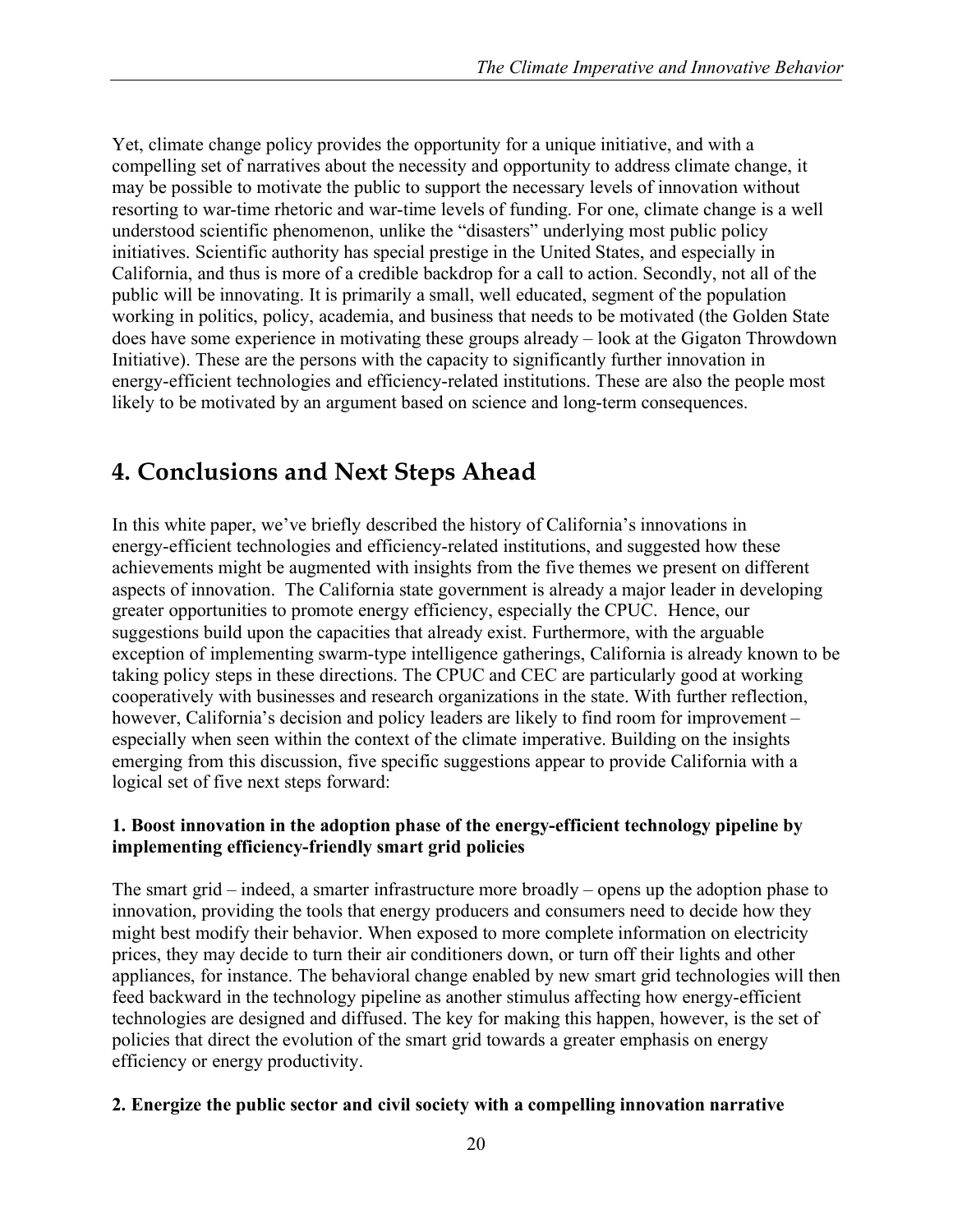Policymakers should capitalize upon the lessons of the private sector and European leaders by forming a compelling narrative that puts the climate imperative in a useful perspective in order to motivate innovation. As the efforts of broad thinkers such as Jeremy Rifkin have shown, powerful narratives from public figures can catalyze action in the face of climate change. This narrative may involve taking a longer term view of present climate policy than is typical. Such a viewpoint may be useful in motivating the population to embrace productive behaviors and attitudes, but also in focusing attention on high potential energy savings areas.

#### **3. Promote knowledge sharing and cooperation among all elements of the energy efficiency supply chain**

Running from energy research and development at labs and research universities, to the commercialization activities of start-ups, to the deployment actions of utilities, to the diffusion of technologies among consumer groups, to the technology modeling efforts of economists, government should come up with measures and support to increase knowledge sharing and cooperation along the energy-efficient technology supply chain. It is clear from its Long Term Energy Efficiency Plan that the CPUC already recognizes the importance of collaboration in promoting energy efficiency. The feedback effects that occur from the learning-by-using of energy-efficient technologies cannot be expected to improve technology design without a structured means to provide that feedback. By hosting information-sharing events and platforms with diverse stakeholders, the state can maximize the feedback that does occur.

#### **4. Increase the use of swarm-type meetings in energy-related brainstorming sessions, possibly with a first experimental effort at the CPUC's upcoming smart grid meetings**

Swarm-type events exploit the creative potential of experts who come together in a lightly managed and unstructured environment. A possible idea for testing out a swarm-type approach in California would be fitting more unstructured breakout sessions into the workshops and public meetings that the CPUC sponsors. The CPUC's upcoming meetings on the Smart Grid are a particularly attractive test bed. The best applications of the smart grid to save energy are not well understood, and the swarming of a variety of experts could produce unexpected and useful results. A productive personnel addition could be experts on distributed intelligence or on the implications of the convergence of virtual and physical infrastructure.

#### **5. Make use of an innovation mandate to direct the actions of appropriate government agencies and personnel**

California can capitalize on the historical evidence that shows that periods of great purpose often produce the greatest innovations. Given the prestige of science within California, an innovation mandate would resonate with the public, and would even furthermore motivate the educated stakeholders who are most vital to innovation. Perhaps anchored by a compelling narrative or vision of future opportunity, a structured innovation mandate will not only motivate innovation within the halls of government, but also in the collaborative activities of both government and the private sector.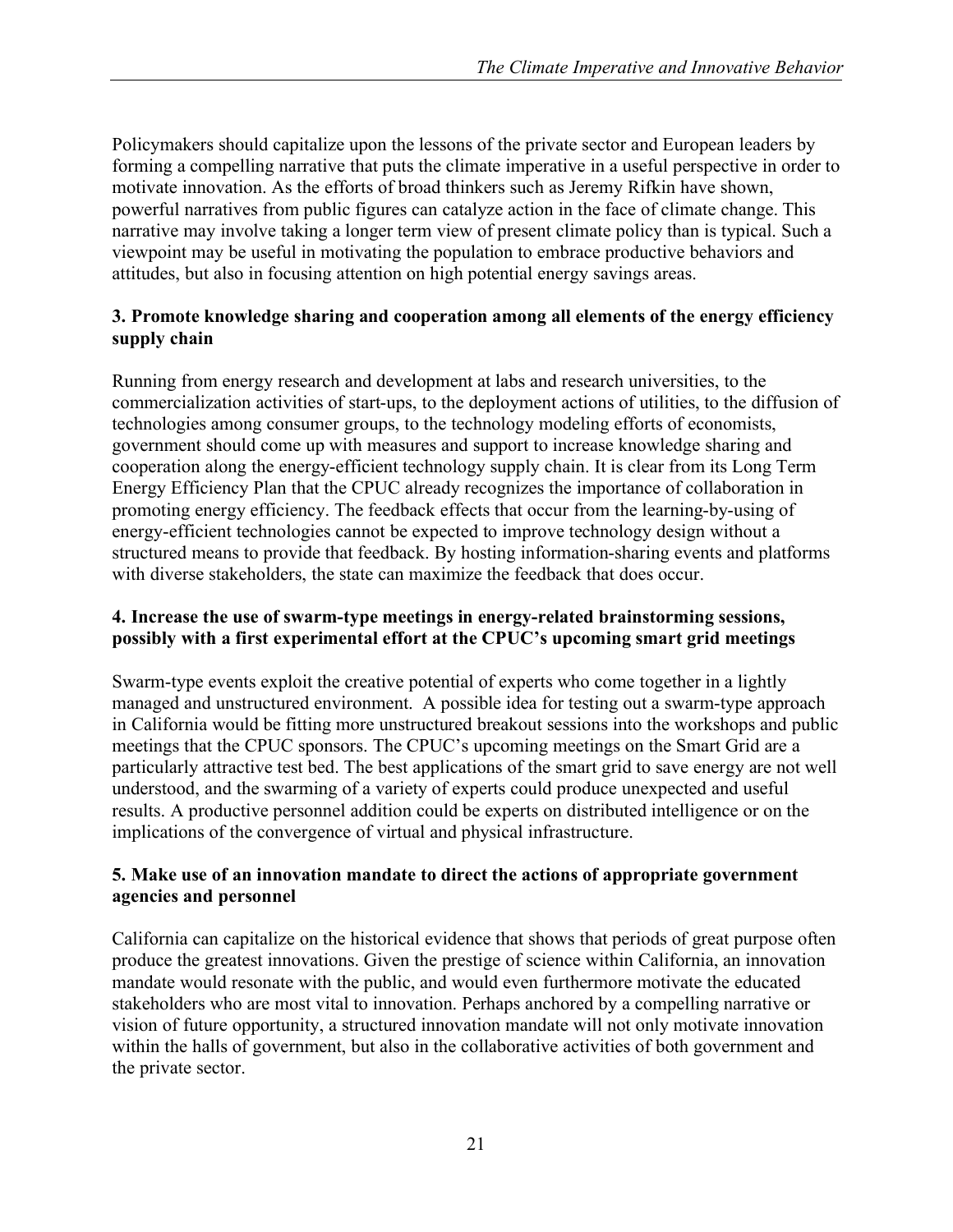None of these five recommendations is revolutionary, nor are they prescriptive in the sense that they either lock in or lock out future opportunities; but taken together they provide a reasonable portfolio of next steps forward that might catalyze purposeful innovation at the scale sufficient to address California and the global climate imperative. These next steps forward are based on a number of fundamental themes – such as increased levels of collaboration and the pooling of knowledge – whose importance to innovation is demonstrated in the emergence of smart technologies and creative institutions and is also documented in the literature. Applying and building on these insights can accelerate the development and deployment of a greater array of energy-efficient technologies and efficiency-related institutions. These next steps forward can enable energy efficiency to evolve from its current status as a low-hanging fruit to the dynamic, long-term resource that it could provide.

## **5. References**

- Alic, John A., David C. Mowery, Edward S. Rubin. 2003. "U.S. Technology and Innovation Policies: Lessons for Climate Change. Pew Center on Global Climate Change. http://www.pewclimate.org/docUploads/US%20Technology%20&%20Innovation%20Polici  $es\%20(pdf)$ .pdf.
- American Physical Society. 2008. "Energy Future: Think Efficiency." Washington, DC: American Physical Society.
- Augustine, Chad, Alexia Byrne, Eric Gimon, Thomas Goerner, Ian Hoffman, Dan Kammen, Joe Kantner, Joseph Levin, Tim Lipman, Ana Mileva, and Russell Muren. 2009. "Gigaton Throwdon: Redefining What's Possible for Clean Energy for 2020." http://www.gigatonthrowdown.org/files/Gigaton\_EntireReport.pdf.
- Banks, Adelle. "For a Greener Palm Sunday Celebration". The Washington Post. 8 April, 2006: B11. http://www.washingtonpost.com/wp-dyn/content/article/2006/04/07/AR2006040701025\_pf. html.
- Block, Fred. 2008. "Swimming Against the Current: The Rise of a Hidden Developmental State in the United States". http://sociology.ucdavis.edu/people/fzblock/pdf/swimming.pdf
- Block, Fred and Matthew R. Keller. 2008. "Where Do Innovations Come From? Transformations in the U.S. National Innovation System, 1970-2006." Washington, DC: Information Technology & Innovation Foundation.
- Bonabeau, Eric and Christopher Meyer. 2001. "Swarm Intelligence: A Whole New Way to Think About Business." *Harvard Business Review*. May.
- Brunée, Jutta. "Europe, The United States, and the Global Climate Regime: All Together Now?". Journal of Land Use. 24: 1 (2008).1-44. http://www.law.fsu.edu/journals/landuse/vol24\_1/Brunnee.pdf.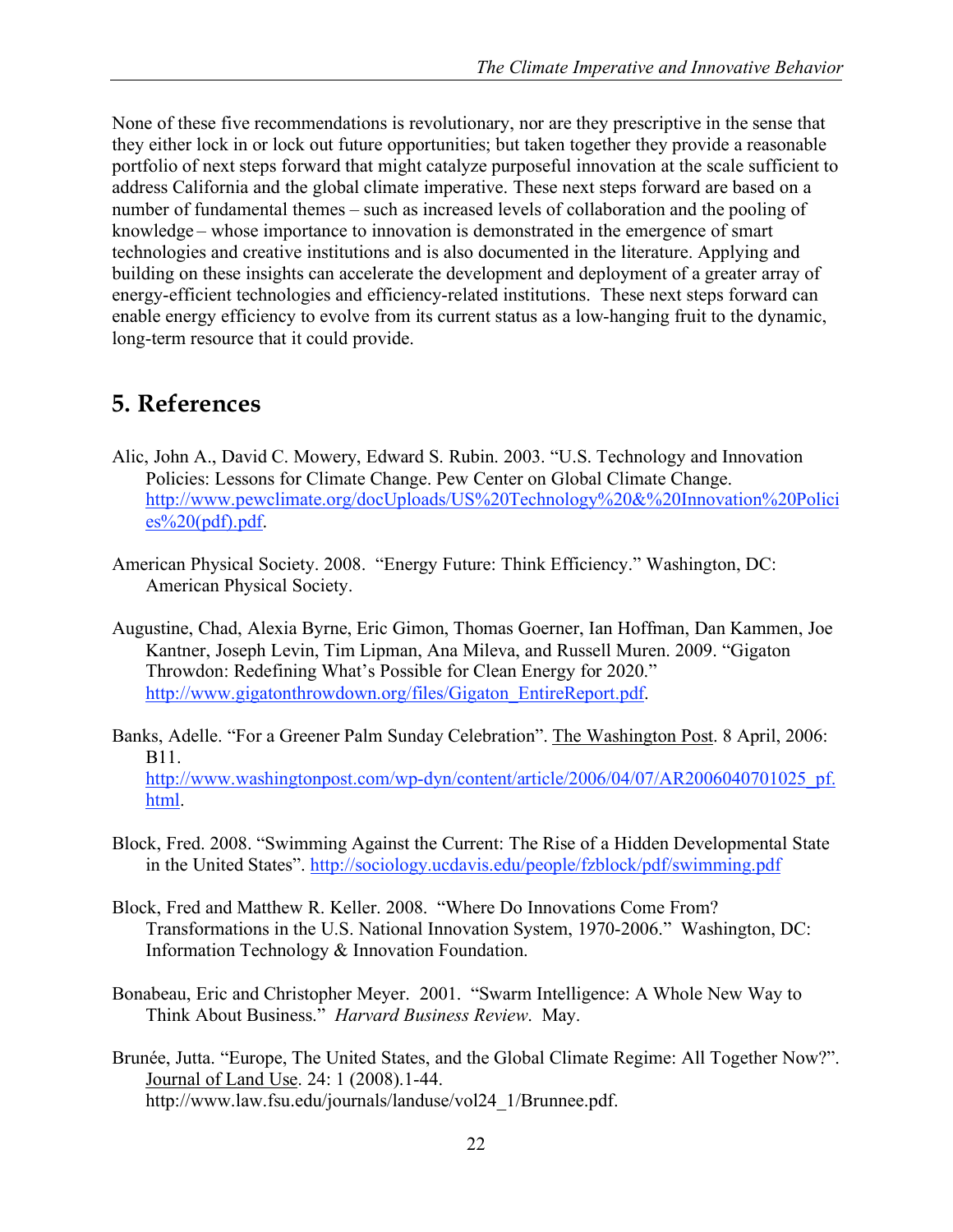- [CEC 2008] California Energy Commission. 2008. "California's Long-Term Energy Efficiency Strategic Plan Executive Summary". http://www.californiaenergyefficiency.com/docs/EESP\_ExecutiveSummary.pdf
- [CPUC 2008a] California Public Utilities Commission. 2008. "California's Energy Action Plan 2008 Update". San Francisco, CA: California Public Utilities Commission. http://www.cpuc.ca.gov/NR/rdonlyres/58ADCD6A-7FE6-4B32-8C70-7C85CB31EBE7/0/2 008\_EAP\_UPDATE.PDF.
- [CPUC 2008b] California Public Utilities Commission. 2008."The Next Generation of Energy Efficiency in California". 2008. For more details on this initiative, see: http://www.cpuc.ca.gov/cleanenergy/design/docs/NextGenEE\_8x11.pdf
- [CPUC 2007] California Public Utilities Commission. 2007."Interim Opinion on Issues Relating to Future Savings Goals and Program Planning for 2009-2011 Energy Efficiency and Beyond." http://docs.cpuc.ca.gov/word\_pdf/FINAL\_DECISION/74107.PDF
- Coburn, Christopher M. and Duncan M. Brown. 1999. "State Governments: Partners in Innovation." In Lewis M. Branscomb and James H. Keller, *Investing in Innovation: Creating a Research and Innovation Policy that Works.* Cambridge, MA: The MIT Press.
- Committee on America's Energy Future. 2009. *America's Energy Future: Technology and Transformation: Summary Edition*. Washington, DC: National Academy of Sciences; National Academy of Engineering; and National Research Council.
- Darrow, Clarence. 1988. As quoted in: *Improving the Quality of Life for the Black Elderly: Challenges and Opportunities : Hearing before the Select Committee on Aging, House of Representatives, One Hundredth Congress, first session, September 25, 1987* (1988).

Dörner, Dietrich. 1996. *The Logic of Failure*. New York, NY: Henry Holt Books.

- Duderstadt, James, Gary Was, Andrew Sarzynski, Robert McGrath, Michael Corradini, Linda Katehi, and Rick Shangraw. 2009. "Energy Discovery-Innovation Institutes: A Step Towards America's Energy Sustainability." Washington DC: Brookings Institution.
- Economy.Com. 2009. "U.S. Macro/Financial Forecast Database." Moody's Economy.com. June 2009. http://www.economy.com/default.asp.
- Ehrhardt-Martinez, Karen, and John A. "Skip" Laitner. 2008. "The Size of the U.S. Energy Efficiency Market: Generating a More Complete Picture. Washington, DC: American Council for a More Energy-Efficient Economy.
- Eldridge, Maggie, Max Neubauer, Dan York, Shruti Vaidyanathan, Anna Chittum, and Steven Nadel. 2008. "2008 State Energy Efficiency Scorecard." Washington, DC: American Council for an Energy-Efficient Economy.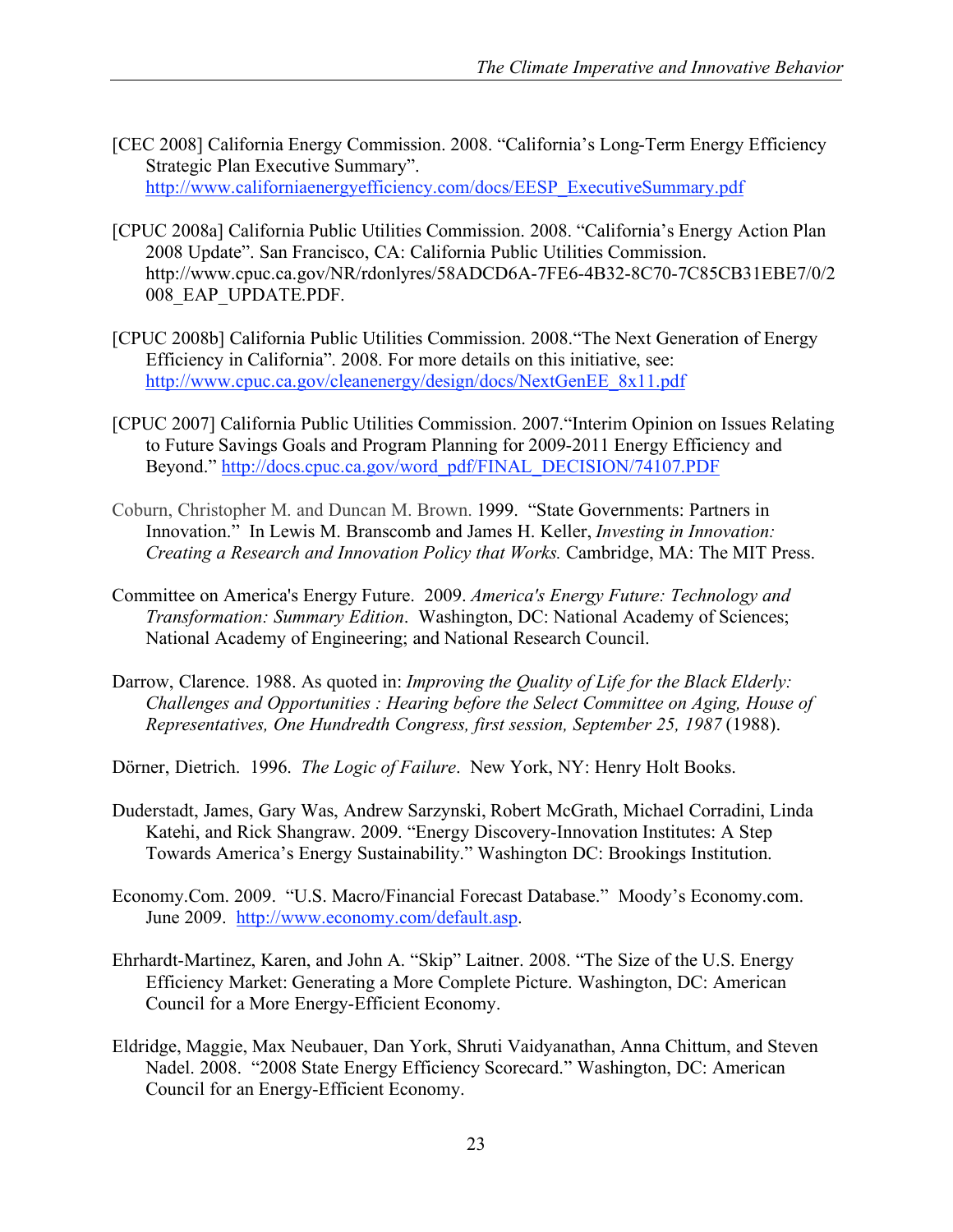- Eldridge, Maggie, Seth Nowak, Laura Furrey, Michael Sciortino, Dan York, Shruti Vaidyanathan, Max Neubauer, Nate Kaufman, Anna Chittum, Colin Sheppard, Charles Chamberlin, and Arne Jacobson. 2009. "2009 State Energy Efficiency Scorecard." Washington, DC: American Council for an Energy-Efficient Economy.
- Eldridge, Maggie, Steven Nadel, Amanda Korane, Skip Laitner, Vanessa McKinney, Max Neubauer, Jacob Talbot, and Dan Trombley. 2009. "Potential for Energy Efficiency, Demand Response, and Onsite Solar Energy in Pennsylvania". Washington, DC: American Council for an Energy-Efficient Economy.
- Embley, Ken. July 25 2007. "Swarm Intelligence". Center for Public Policy & Administration at the University of Utah. http://www.imakenews.com/cppa/e\_article000865107.cfm?x=b11,0,w
- Energy Information Administration. 2009. "Consumption, Price, and Expenditure Estimates: State Energy Data System (SEDS). Washington, DC: U.S. Department of Energy.
- Estrin, Judy. 2008. *Closing the Innovation Gap: Reigniting the Spark of Creativity in a Global Economy*. New York, NY: McGrawHill.

Freeman, Chris, and Luc Soete. 1997. *The Economics of Industrial Innovation*. 3rd Edition. Cambridge, MA: The MIT Press.

- Florida, Richard. 2004 (October). "America's Looming Creativity Crisis." *Harvard Business Review*:122-136.
- Grueneich, Dian. 2008. Testimony of the Commissioner of the California Public Utilities Commission before the U.S. House of Representatives Select Committee on Energy Independence and Global Warming. May 8, 2008.
- Hagel, John. "Institutional Innovation". October 8, 2007 Blog Post. http://edgeperspectives.typepad.com/edge\_perspectives/2007/10/institutional-i.html.
- Hansen, James, Makiko Sato, Pushker Kharecha, David Beerling, Robert Berner, Valerie Masson-Delmotte, Mark Pagani, Maureen Raymo, Dana L. Royer, and James C. Zachos. 2008. "Target Atmospheric CO2: Where Should Humanity Aim?" Retrieved October 7, 2008 from http://arxiv.org/ftp/arxiv/papers/0804/0804.1126.pdf.
- Hargadon, Andrew. 2003."How Breakthroughs Happen: The Surprising Truth about How Companies Innovate". Harvard Business School Press: Cambridge, MA.
- Holdren, John. 1999. "Federal Energy Research and Development for the Challenges of the  $21<sup>st</sup>$ Century." In Lewis M. Branscomb and James H. Keller, 1999. *Investing in Innovation: Creating a Research and Innovation Policy that Works.* Cambridge, MA: The MIT Press.
- Holdren, John. 2006. "The Energy Innovation Imperative Addressing Oil Dependence, Climate Change, and Other 21st Century Energy Challenges." *Innovations*, Spring 2006, pages 3-23. Cambridge, MA: MIT Press.

Hurley, Doug, Kenji Takahashi, Bruce Biewald, Jennifer Kallay, and Robin Maslowski. 2008. "Costs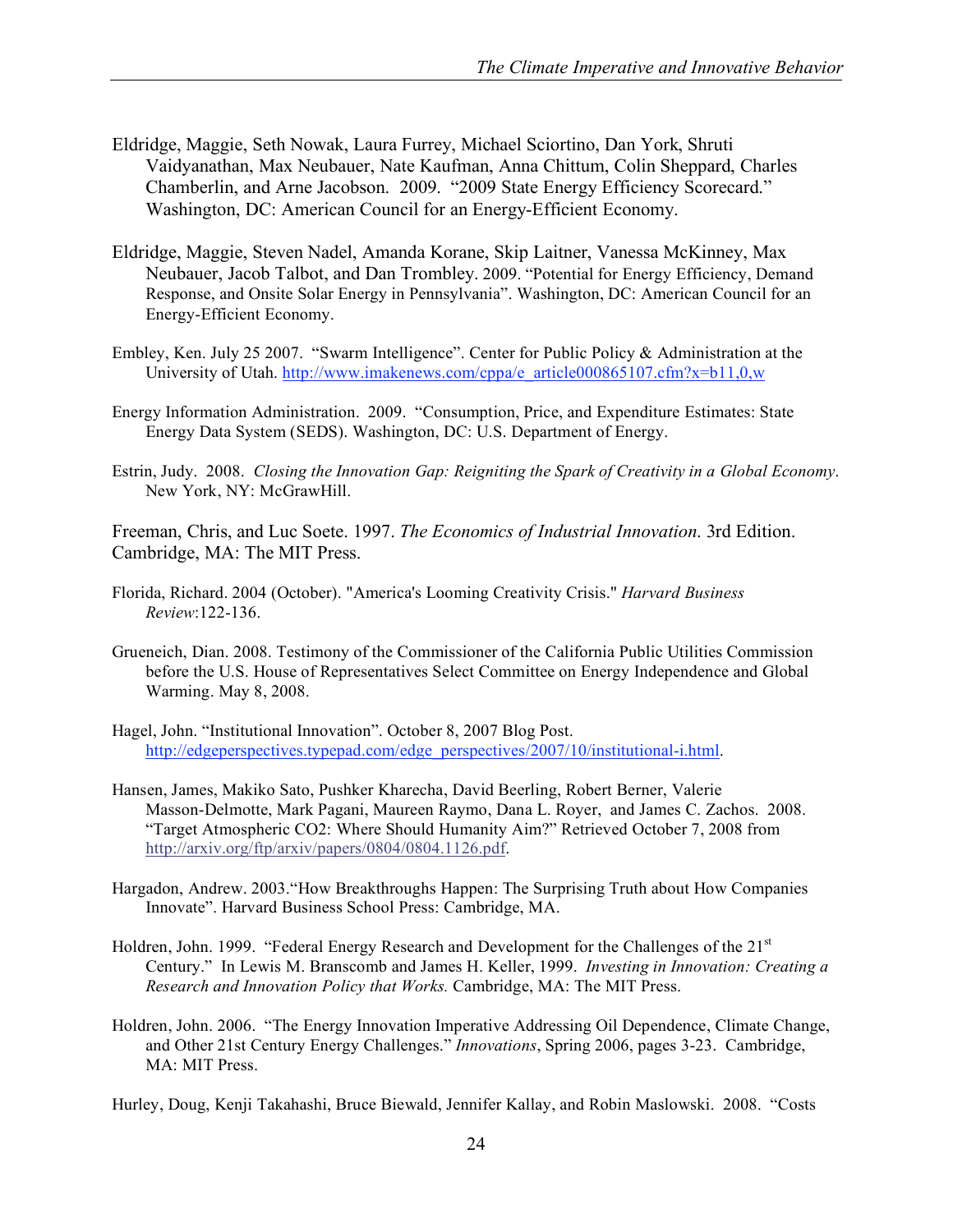and Benefits of Electric Utility Energy Efficiency in Massachusetts." Cambridge, MA: Synapse Energy Economics.

http://www.synapse-energy.com/Downloads/SynapseReport.2008-08.0.MA-Electric-Utility-Energy-Efficiency.08-075.pdf.

Innovations Network. 2008. See, http://www.thinksmart.com. Accessed October 20, 2008.

- Institute for Innovation & Information Productivity. 2007. "IIIP's Definition of Innovation." See, http://innovationproductivity.typepad.com/my\_weblog/2007/12/index.html. Accessed October 20, 2008.
- InterAcademy Council. 2007. "Lighting the way: Toward a sustainable energy future." Amsterdam, The Netherlands: Royal Netherlands Academy of Arts and Sciences, P.O. Box 19121, NL-1000 GC http://www.interacademycouncil.net/CMS/Reports/11840/11914/11920.aspx.
- Knight, Chris P. and John A. "Skip" Laitner. 2009. *Dynamic Technology Costs and Performance: Insights for the Evolution of Energy-Efficient Technologies.* Forthcoming. Washington, DC: American Council for an Energy-Efficient Economy.
- Laitner, John A. "Skip". 2009. "The Positive Economics of Climate Change Policies: What the Historical Evidence Can Tell Us." Washington DC: The American Council for an Energy-Efficient Economy.
- Laitner, John A. "Skip," Chris Poland Knight, Vanessa McKinney, and Karen Ehrhardt-Martinez. 2009. "Semiconductor Technologies: The Potential to Revolutionize U.S. Energy Productivity". Washington, DC: American Council for an Energy-Efficient Economy.
- Laitner, John A. "Skip." and Vanessa McKinney. 2008. "Positive Returns: State Energy Efficiency Analyses Can Inform U.S. Energy Policy Assessments." Washington, DC: American Council for an Energy-Efficient Economy.
- Laitner, John A. "Skip", and Alan H. Sanstad. 2004. "Learning by Doing on Both the Demand and the Supply Sides: Implications for Electric Utility Investments in a Heuristic Model." *International Journal of Energy Technology and Policy* 2:142-152.
- Marcus, William B. and Cynthia K. Mitchell. 2006. "Critical Thinking on California IOU Energy Efficiency Performance from a Consumer Advocate's Perspective". Paper presented at 2006 ACEEE Summer Study on Energy Efficiency in Buildings. http://www.jbsenergy.com/downloads/Energy\_Efficiency\_Performance\_Incentives\_ACEEE.pdf
- McKinsey. 2007. *Reducing U.S. Greenhouse Gas Emissions: How Much at What Cost?* The Conference Board and McKinsey & Company. http://www.mckinsey.com/-clientservice/-ccsi/-greenhousegas.asp.

———. 2009. "Unlocking Energy Efficiency in the U.S. Economy." McKinsey & Company. July 2009.

Neubauer, Max, Neal Elliott, Amanda Korane, Skip Laitner, Vanessa McKinney, Jacob Talbot, Dan Trombley, Anna Chittum, Maggie Eldrige, and Steve Nadel. 2009. "Shaping Ohio's Energy Future: Energy Efficiency Works". Washington, DC: American Council for an Energy-Efficient Economy.

Patton, George S. 1995. *War as I Knew It.* Mariner Books.